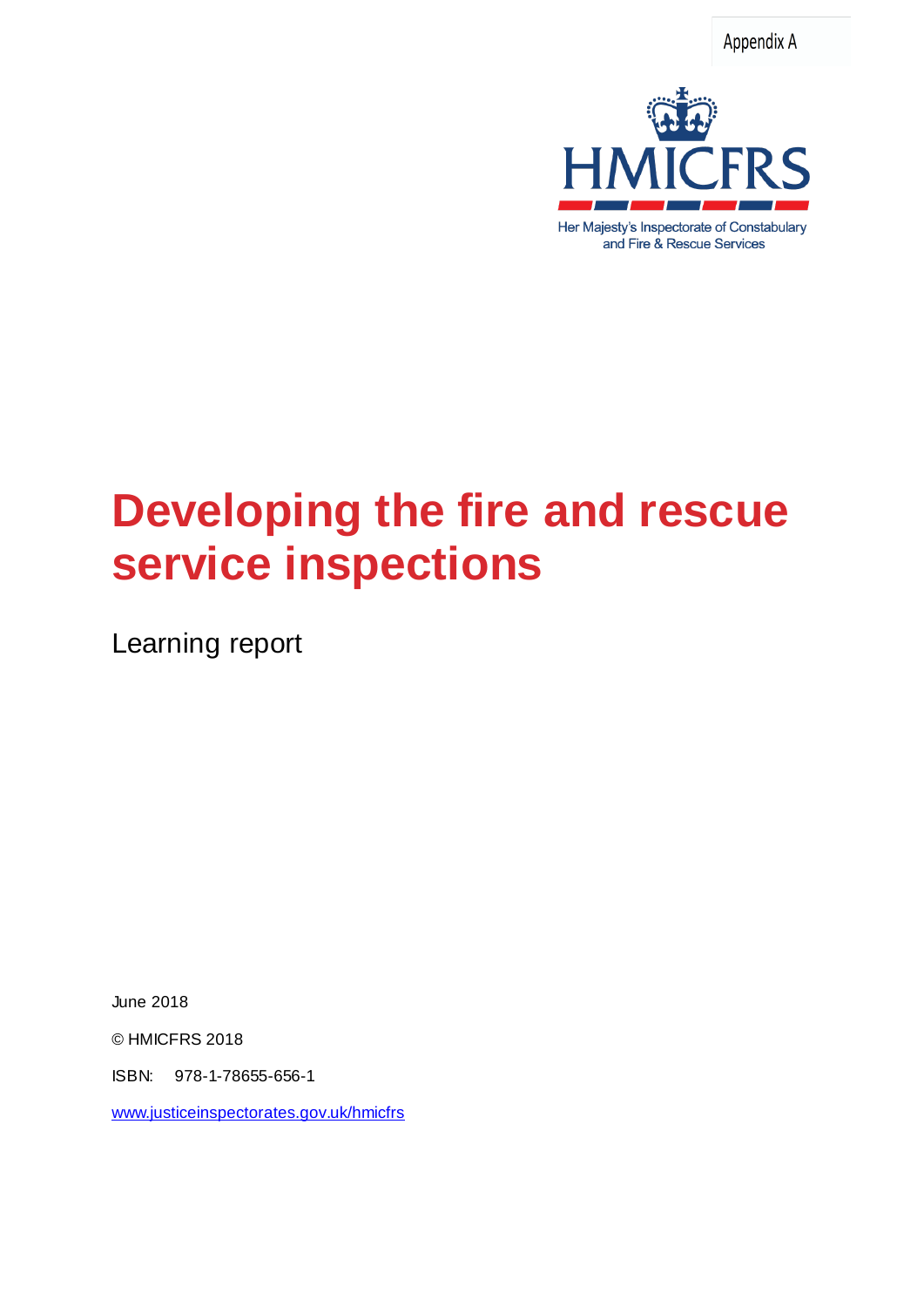# **Contents**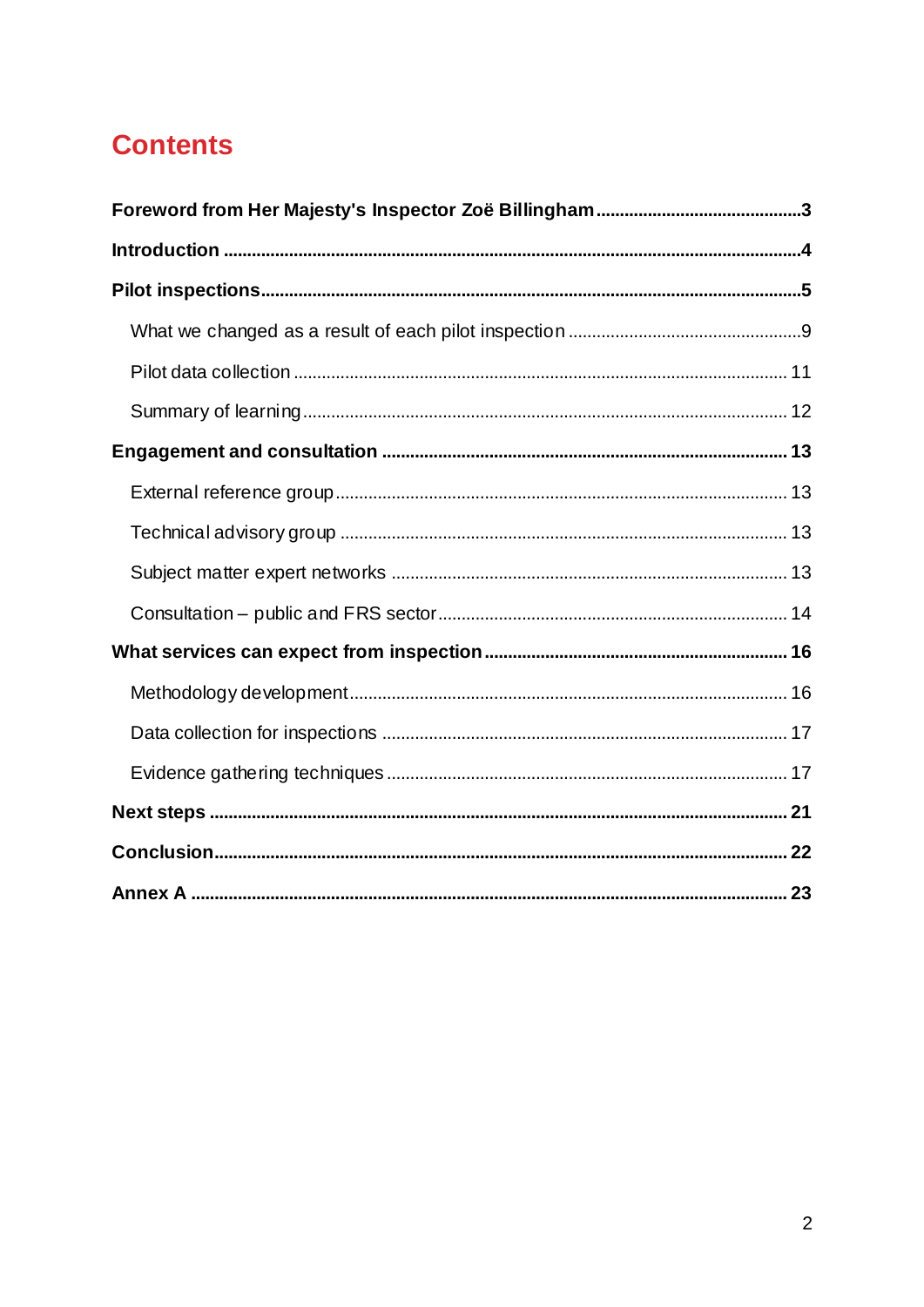# <span id="page-2-0"></span>**Foreword from Her Majesty's Inspector Zoë Billingham**

We recognise the difficult and dangerous work firefighters and their colleagues do to protect the public. We also recognise the wider role services play in communities. It is important to us, as an inspectorate, that we understand all elements of the fire and rescue service (FRS), and reflect this in our inspection approach.

After it was announced that we would take on the work of inspecting fire and rescue services, we made a promise to the sector:

The inspection will be developed with the fire and rescue service. It will be designed to promote improvement and to identify all aspects of the excellent work undertaken by fire and rescue services. We will approach the inspection on a no-surprises basis and experts from across the service will be fundamental to the delivery of our inspections.

As we look ahead to the start of the first round of inspections, I hope the sector feels we have developed our inspection approach with it. The response we have had so far suggests people are broadly supportive of the inspections, and are keen to see the findings for all services.

This report sets out how we tested our inspection. I hope the sector finds this useful in understanding how we developed our approach. I am very thankful for the time and welcome our three pilot services gave, and for the continued advice of all our interested parties. We will continue to work with experts across the field as we move through the inspections.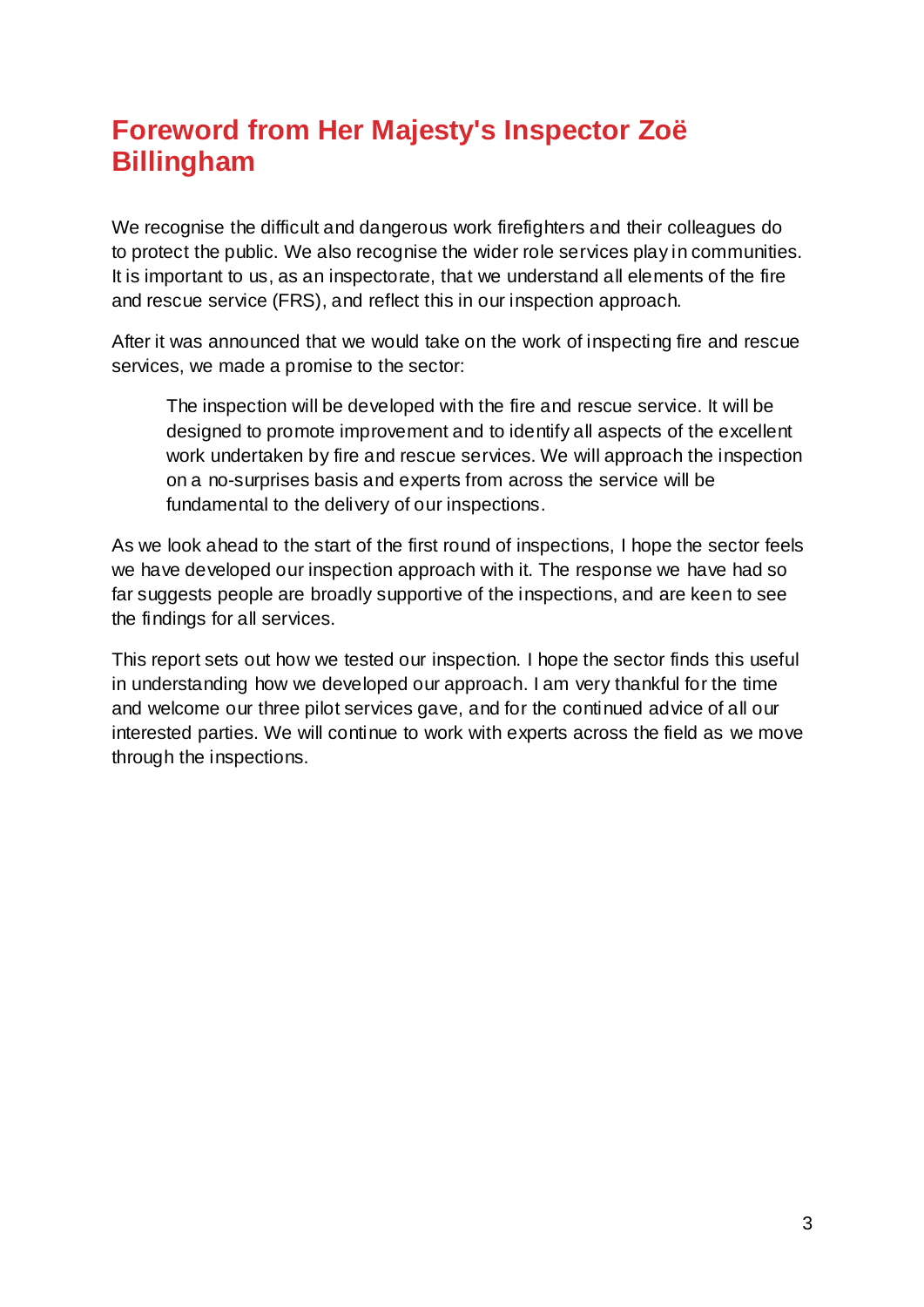# <span id="page-3-0"></span>**Introduction**

The Home Secretary announced HMICFRS as the inspectorate for England's fire and rescue services in July 2017. We have been working with fire and rescue services, fire authorities and other interested parties to develop the inspection methodology and approach.

This report sets out what we have learned from the three pilot inspections carried out between March and May 2018. It also includes our learning from the public and sector consultations we ran on the inspection programme and framework, methodology and judgment criteria respectively. The report explains how we have adapted our approach to take account of our learning, and feedback from services.

We are very grateful to the chief fire officers, chairs of fire authorities and colleagues of Suffolk, Staffordshire and West Yorkshire fire and rescue services. Their help, support and participation has helped us improve the inspection approach and the experience of all those involved.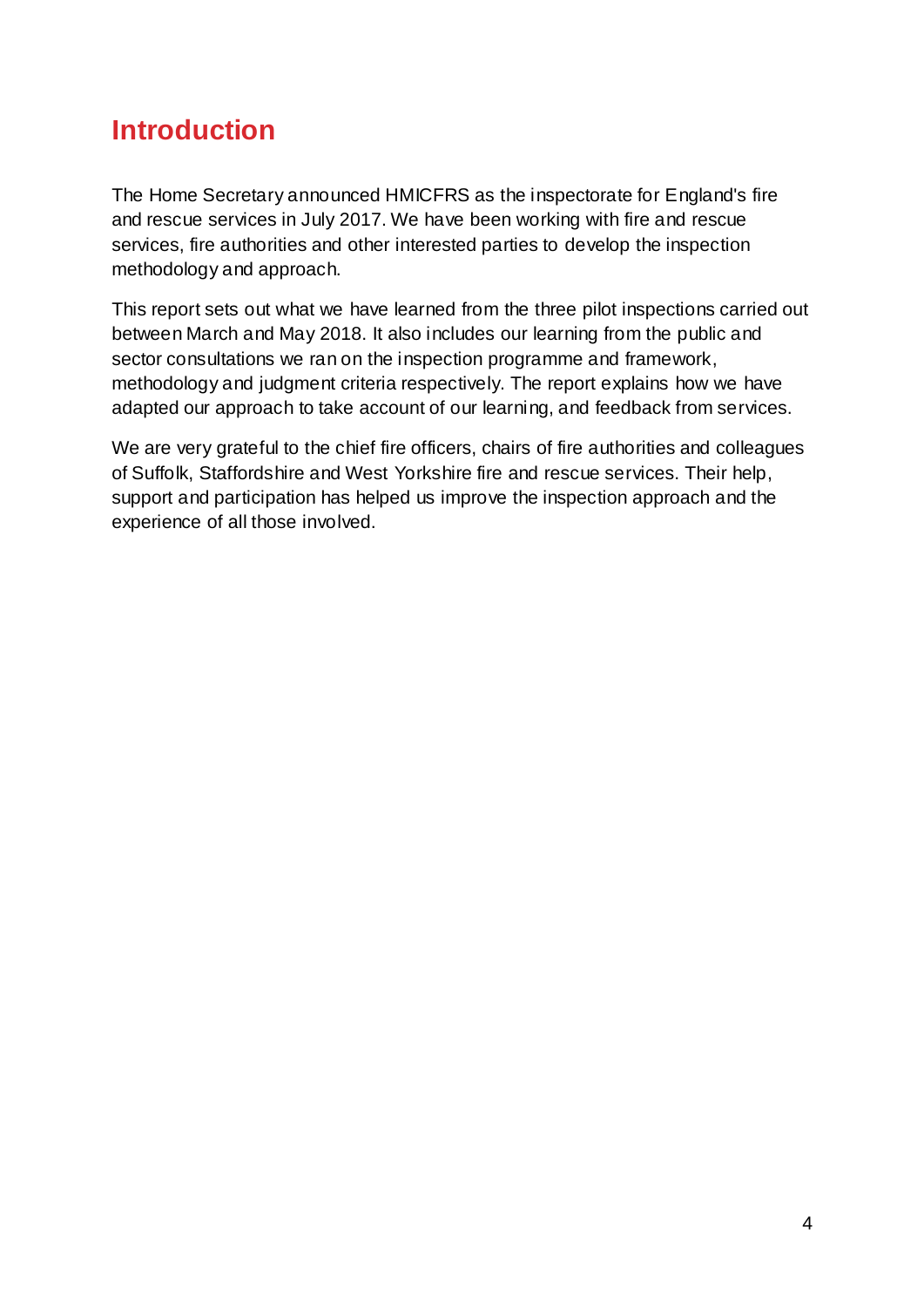# <span id="page-4-0"></span>**Pilot inspections**

HMI Zoë Billingham wrote to all fire and rescue services seeking volunteers to participate in the pilot inspections on 7 December 2017. We explained that any service that participated in the pilot inspections would not be inspected until tranche three (spring 2019).

We are very grateful to all those services who volunteered. We chose the pilot areas to allow us to understand three of the governance arrangements for fire and rescue services (county council, combined fire authority and metropolitan<sup>1</sup>). The selection also allowed us to test our methodology on services of different sizes, complexities and workforce mixes, and from different areas of the country.

We consulted the external reference group (ERG) on the selection criteria for the pilot inspections. We then worked with the three services as part of the planning stage. Our objectives were to test the methodology and judgment criteria, and train our new staff.

The pilot inspections broadly followed the same timing and sequence as the planned inspections. We deployed slightly larger teams for the pilot inspections. This allowed us to train our new inspection staff with experienced inspectors supporting their development, as well as test the methodology. The inspection teams will normally have ten people. The pilot inspections had at least 14 people on each team.

During the pilot inspections, we spoke to over ten percent of the frontline workforce of each service. This was in addition to the managers and leaders we spoke to.

The pilot inspections took place on the following dates:

l  $1$  Metropolitan fire services are single purpose bodies covering multiple metropolitan district councils.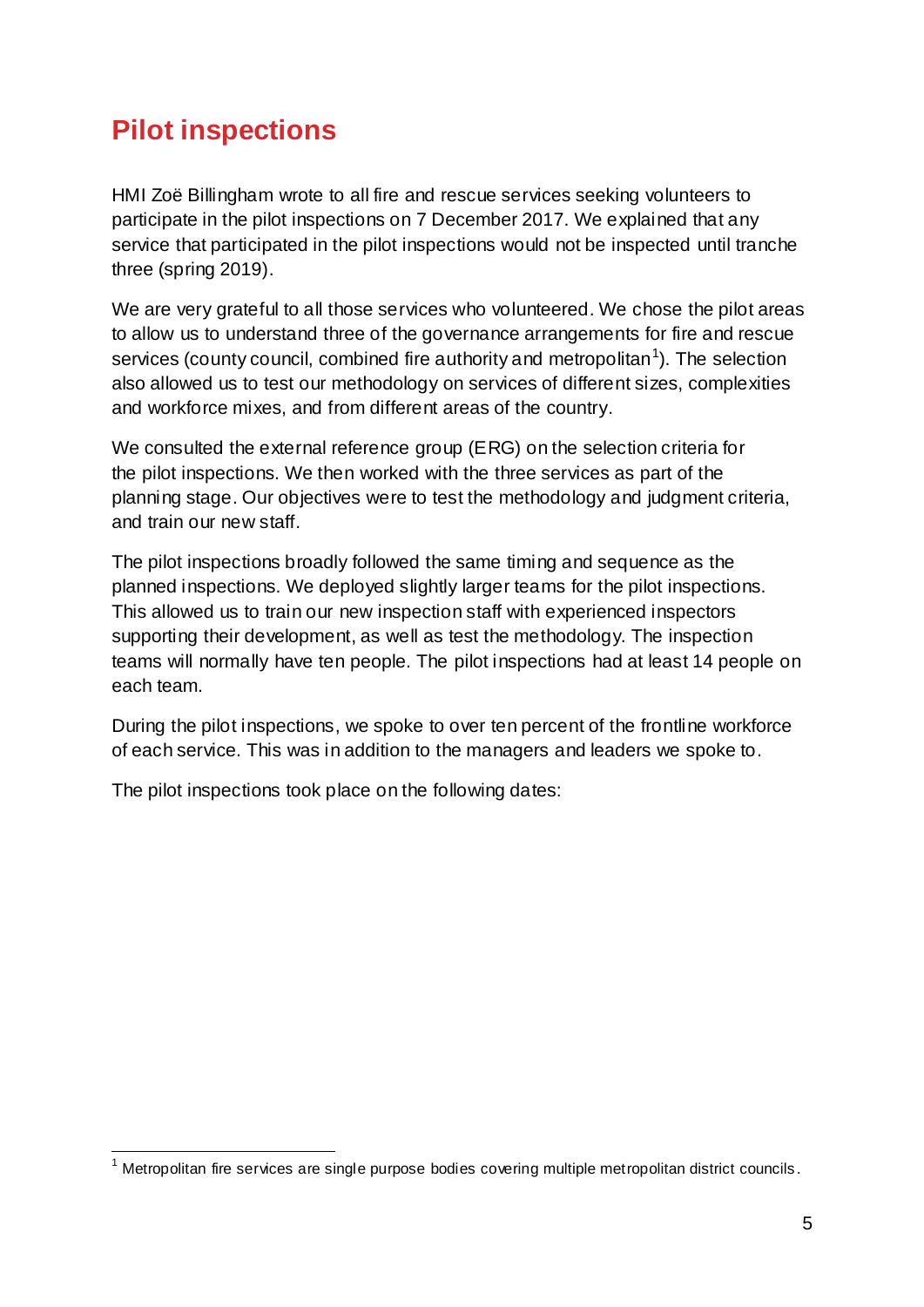|                      | <b>Data</b><br>collection     | <b>Document</b><br>request and<br>self-<br>assessment | <b>Strategic</b><br>briefing | <b>Discovery</b>   | <b>Fieldwork</b>   |
|----------------------|-------------------------------|-------------------------------------------------------|------------------------------|--------------------|--------------------|
| <b>Suffolk</b>       | 13<br>December-<br>15 January | $5 - 26$<br>February                                  | 12 March                     | $13 - 14$<br>March | $19 - 23$<br>March |
| <b>Staffordshire</b> |                               |                                                       | 9 April                      | $26 - 27$<br>March | 16-20 April        |
| West<br>Yorkshire    |                               |                                                       | 8 May                        | $23 - 25$<br>April | 14-18 May          |

### **The experience for pilot services**

All the pilot services were very generous with their time and resources. They created an environment in which we could test out our ideas and learn.

The chief fire officers from Suffolk, Staffordshire and West Yorkshire have given us their insights into the process.

#### **Mark Hardingham, Suffolk Fire and Rescue Service Chief Fire Officer**

"Being a pilot service gave us a great insight into the new inspection regime. It presented an opportunity to help HMICFRS learn about fire and rescue services and to mould and shape their approach to achieve the best outcomes…both of which it was evident they were keen to do. As a county council based service, the pilot was helpful to explore the opportunities and challenges this presents. The impact of these on a countrywide inspection programme is such that our pilot led to a meeting between the county council chief fire officers and HMICFRS to explore the complexities further.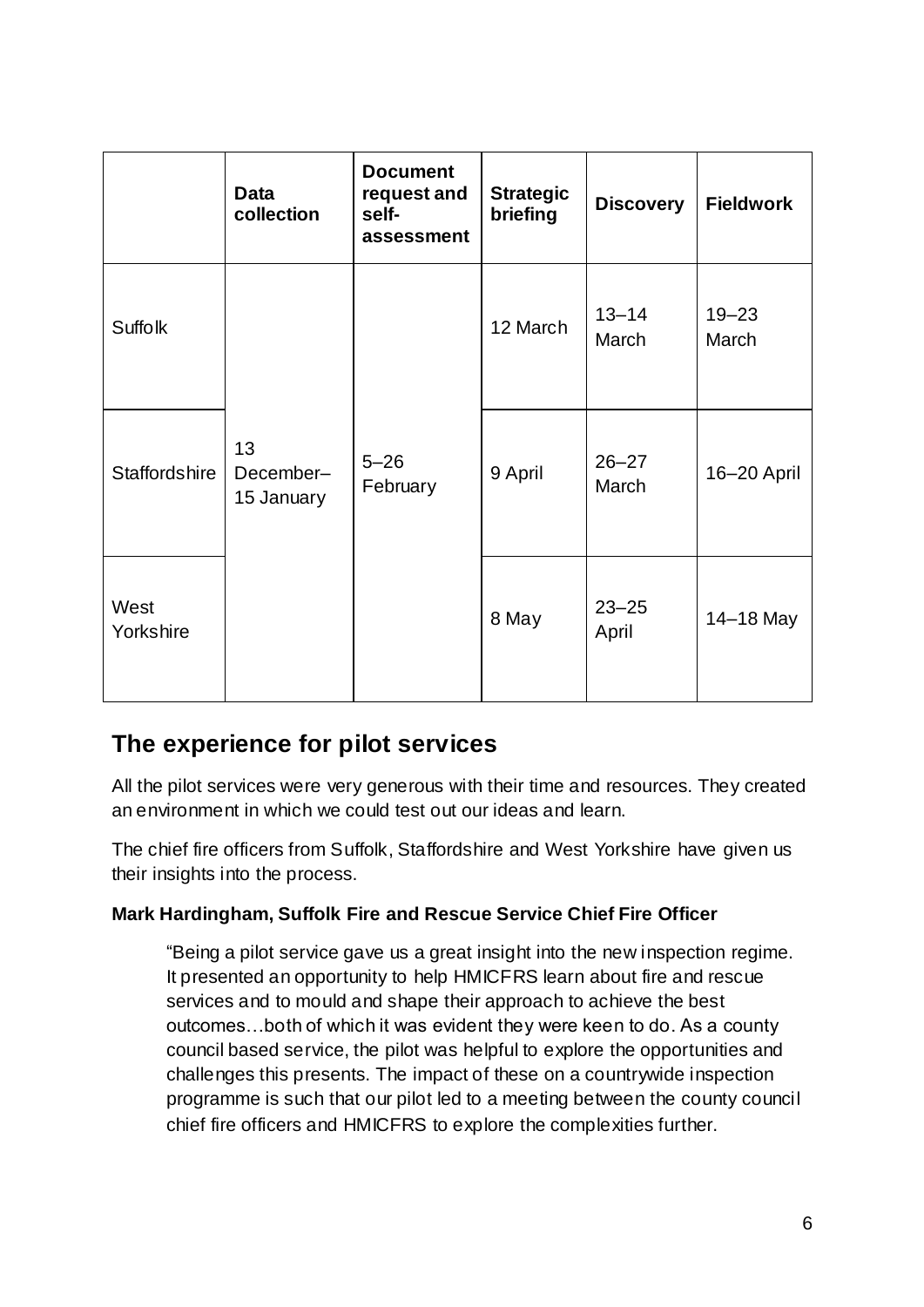"We have many post-pilot reflections, not least; the challenges of benchmarking services that have been encouraged to develop local solutions and measures for many years; the extent and breadth of the inspections, coupled with services not having been inspected for nearly a decade means that preparation and resources is key, not just in terms of data, documents, evidence and organisation, but the 'inspection mindset' of staff and partners; and finally, as the first pilot, the relationship with our service liaison lead hadn't even started to be built, and it was clear that this relationship, and their knowledge of the service and those in it, will be critical to the inspection."

#### **Becci Bryant, Staffordshire Fire and Rescue Service Chief Fire Officer**

"As a pilot service, we had the fantastic opportunity to gain a great deal of insight into the new inspection methodology and approach adopted by the team of inspectors. The pilot also crucially gave us the ability to assist HMICFRS with their learning and ensure the new methodology was fit for purpose for all services that will be inspected over the coming months. It was clear from the outset of the engagement we have had with HMICFRS that they were extremely committed to ensuring this learning and improving took place.

"As a service under a combined fire and rescue authority and soon to be under a PCC FRA, this gave HMICFRS the chance to view different governance arrangements to those they saw in Suffolk. A meeting has now been scheduled between the chief fire officers of those services who are moving towards a PCC FRA in order to explore the differences further with HMICFRS.

"We have had many reflections on the inspection process which include; the IRMP differences between FRSs and how this will have an impact on any benchmarking that will take place, how differing governance models will affect the way services are delivered, the differing and complex needs of all our communities and how that has led to bespoke local solutions and how this creates a challenge to HMICFRS when inspecting different services. Ultimately, we felt that whilst we had the opportunity to help shape the future approach, we took a great deal of learning for ourselves as a service by being involved."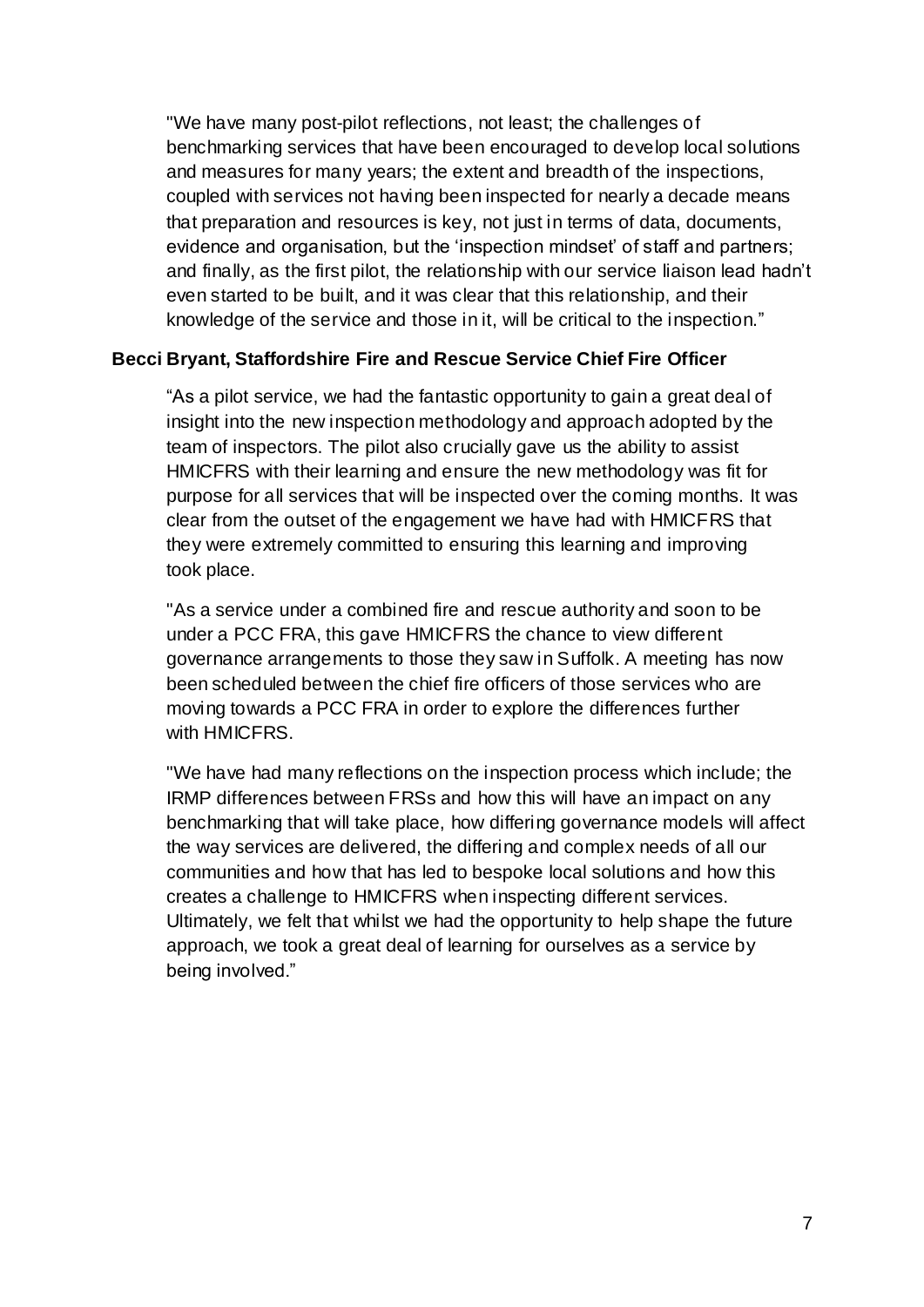#### **John Roberts, West Yorkshire Fire and Rescue Service Chief Fire Officer**

"Having previously been on the receiving and assessor side of the Operational Assurance Peer Review Challenge, the HMICFRS inspection process felt very similar. The main challenge was the volume of work before the inspection with regards to data submissions, document requests, self-assessment, and preparing for the discovery week, the field work week and the strategic briefing.

"The approach that WYFRS took for self-assessment, based on the 11 diagnostics and over 60 sub-diagnostics, was to push out the diagnostics and sub-diagnostics to the teams and departments that are specialist and in the best position to answer the diagnostic questions. We asked our departments to: identify future plans, what areas of good practice do we have, and what areas do we have for improvement. We took this approach to engage and inform our teams in what HMICFRS may be using to measure our performance, and gather data for self-assurance purposes.

"As a result of using this methodology, we generated a huge response, and over 20,000 words of quality information from throughout the service. The challenge we had was to whittle down this information to 3,330 words (300-word submission for each of the 11 diagnostics). We found the 300-word submission process to be very restrictive, as we had all of this quality information. We used all of the information harvested to form our strategic briefing and give ourselves an opportunity to cover the areas we needed to evidence in a relatively short space of time. We also used the strategic presentation as a platform to establish what makes WYFRS different and unique from other FRSs, whilst incorporating the six Key Lines of Enquiry we were given at quite short notice following the discovery week.

"I believe internal communications with your staff and engagement with local stakeholders is key to the success of the inspection process. We used numerous tools for this process including: face-to-face meetings, internal social media (Yammer), internal magazine and intranet. We also did internal pieces to camera, Q&A sessions and provided reports and briefings for FRA members. The one thing I heard my service liaison officer repeatedly say to staff and stakeholders who engaged with inspection teams was: Be professional, Be honest, but most importantly, Be yourself. This appeared to work effectively and put people at ease.

"The nice thing before, during and after the inspection process was that actually we are a very self-aware service and there were not too many surprises. The areas that were highlighted by the inspection team were already being worked on to improve service performance."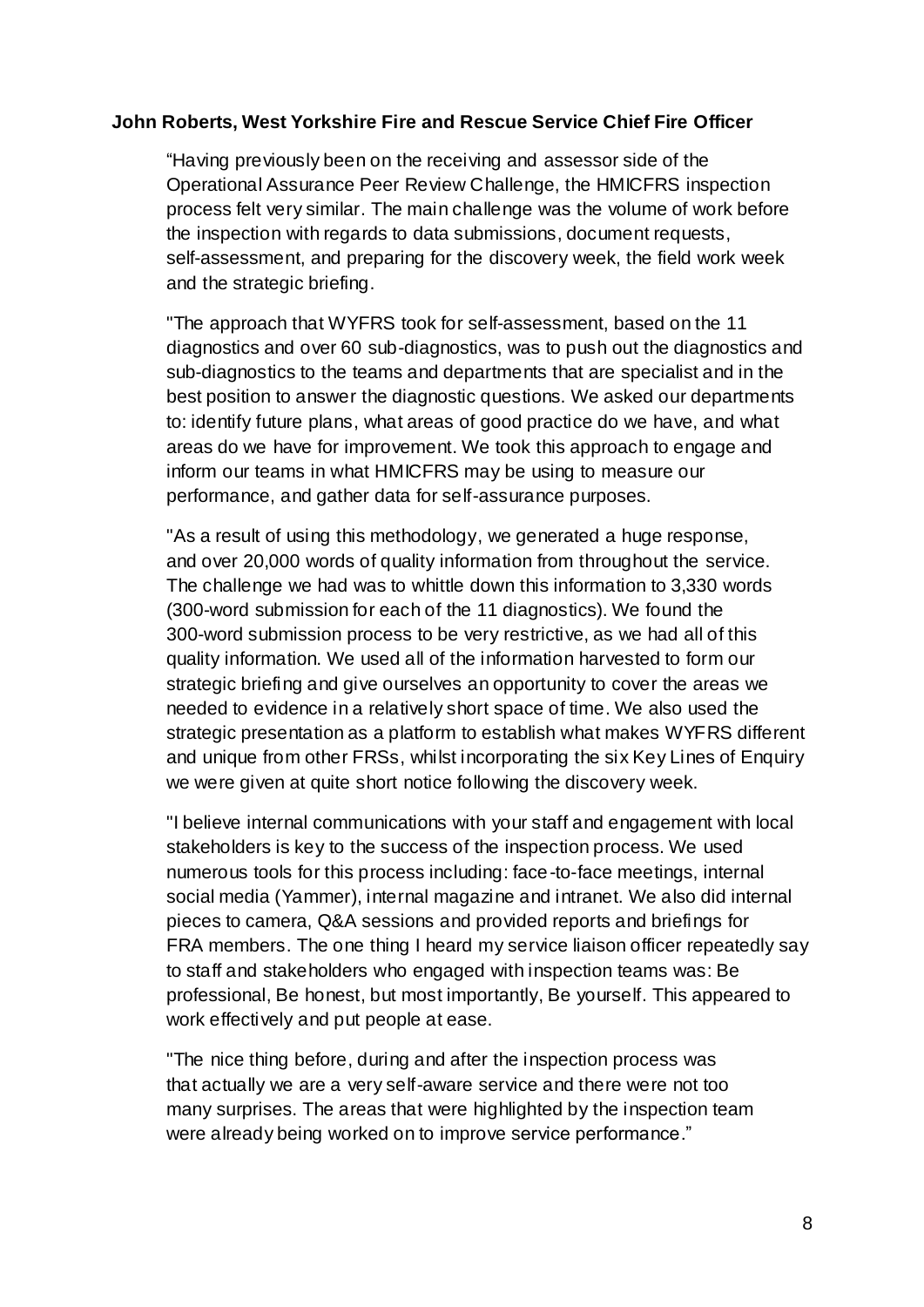### <span id="page-8-0"></span>**What we changed as a result of each pilot inspection**

We asked each of the pilot services for feedback. This was to understand their perspective on the inspection, and review our approach where appropriate. In Staffordshire, we asked questions of FRS staff straight after interviews and reality testing, to gain their immediate thoughts. We were keen to gather feedback on our methodology and approach, as well as the logistical challenges inspections can bring.

We incorporated all the feedback we received into our learning from the inspections themselves and refined our approach as a result. The changes we made after each inspection are set out below. We got better at applying the methodology through each pilot inspection; this is reflected in the volume of learning we extracted as they went on.

#### **Pilot one – Suffolk Fire and Rescue Service**

The pilot inspection in Suffolk was our first opportunity to test the methodology we had developed. It was also the first FRS inspection any of us had ever done.

Feedback from colleagues in Suffolk helped us to identify the need to introduce checkpoints – in our interviews and debriefing session – that looked for positive evidence and examples of good ways of working. As our purpose is to promote improvements, it was important to us to do this and include regular opportunities to do so.

We learned about the different roles, ranks and responsibilities. From this we revised our plans about who to speak to on inspection and increased the involvement of staff at all levels of the organisation. We also identified a gap in our evidence-gathering techniques in relation to incident command.

We inspect on behalf of the public and we write reports for the public. While in Suffolk, we identified the need to help our inspectors ask questions on behalf of the public. We need to ask the questions the public want to know the answers to.

We recognised the need to introduce an interview with the chief executive (or equivalent) in county council services. This helps to make sure we understand the operating context of the wider organisation of which the fire and rescue service is a part.

We also recognised the value of leaving enough time to carry out extra unplanned inspection activity. For example, in Suffolk we gathered useful evidence from observing incident command training.

Finally, we gave the chief fire officer, chair of the authority and the senior team a debrief. We learned that we need to design this process to be relevant and appropriate to the fire and rescue sector.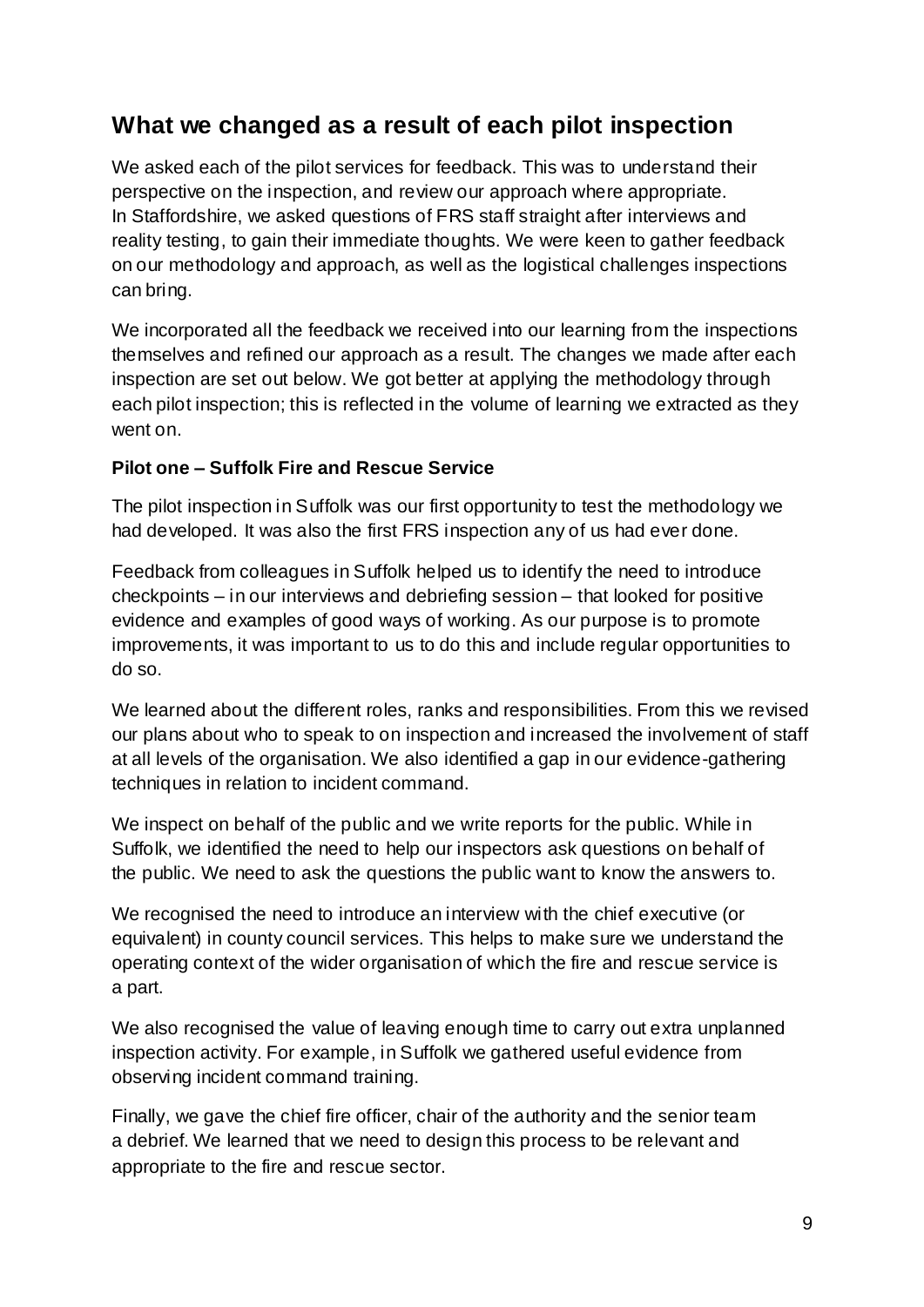#### **Pilot two – Staffordshire Fire and Rescue Service**

In Staffordshire, we learned more about the value of making sure inspection staff know people's roles and responsibilities and interview them accordingly. We learned more about the differences between services and the value of engagement work led by service liaison leads in advance of inspection.

We worked with the service in advance of the fieldwork to negotiate the timetable of activity. Through this process, we learned more about the potential challenges some services may face in assembling focus groups of firefighters. We were able to test workable alternatives such as station visits.

We tested our ideas about how to gather evidence on the effectiveness of incident command. We learned that we had more to do to if we wanted to find evidence of the service provided to the public, rather than just the knowledge or competence of firefighters.

We also tested a different way of providing the debrief at the end of the fieldwork week. This involved a headline summary to the chief fire officer and a discussion about our evidence. This debrief was designed to involve more participation from the chief fire officer and senior team. We were able to test our understanding and evidence from the inspection through a more conversational approach to the session.

#### **Pilot three – West Yorkshire Fire and Rescue Service**

Having tested our methodology in the two previous pilot inspections, the West Yorkshire inspection was an opportunity to consolidate our learning and refine our approach. This inspection also helped us to understand what consideration we may need to give to metropolitan fire and rescue services.

We learned that we need to make sure we use language and terminology that is appropriate and relevant to the service we are inspecting. We established that we need to keep enough flexibility within the fieldwork week to accommodate extra interviews if we needed them. We also tried a much shorter version of the debrief and found it did not give enough detail to the chief fire officer and the team.

We continued to test and refine our approach to incident command evidence gathering. Finally, we acknowledged the limited value of using significant amounts of inspection time to carry out reality testing in relation to breathing apparatus, as this only relates to a limited part of the methodology.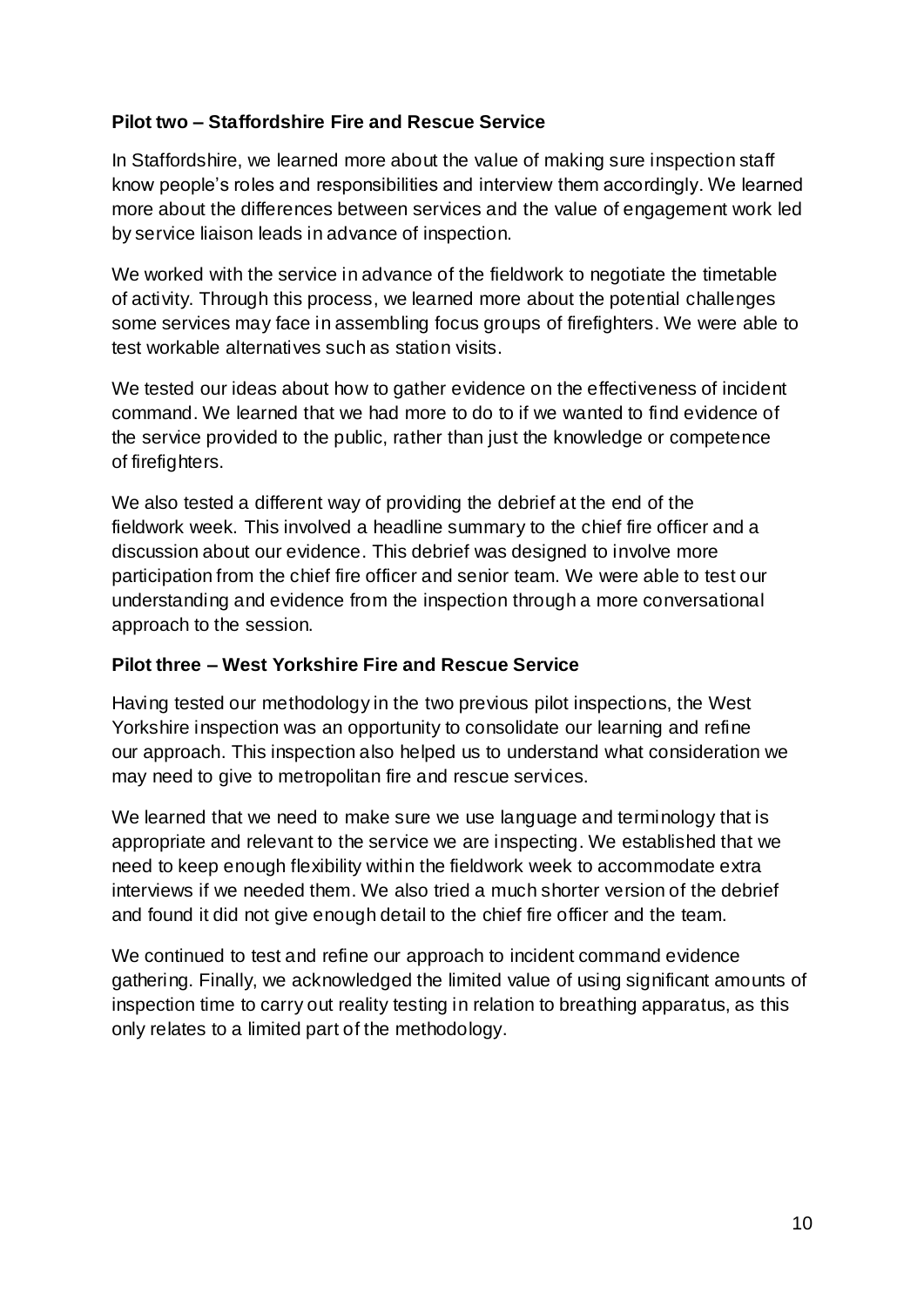### <span id="page-10-0"></span>**Pilot data collection**

It was important to us that we spoke directly to those who handle and collate data in services. In March 2017, we held three data workshops in London, Birmingham and Leeds to bring together FRS and HMICFRS analytical and data colleagues. All 45 services were represented. The workshops enabled us to talk through the data collection process and consult with experts, who offered valuable insight into our approach.

The data workshops provided a wealth of learning for the inspection team. Based on the feedback we received, we made several changes to our data collection approach. These included:

- $\bullet$  removing some of the types of data in the collection for example, staff turnover, return to work interviews, and the number of, and hours spent on, safe and well visits;
- providing more detail on what data we were collecting how this should be broken down and the time periods the data should cover;
- allowing for the delay between the end of the financial year and the time when certain data (for example, HR and finance) becomes available; and
- providing an extra week for the first data return to allow for the time needed to gather the data.

Pilot data collection from the three pilot services took place in December 2017. This approach was developed to gather data that was not already available from other sources. It followed the data workshops and consultation with our FRS technical advisory group. As a result of initial feedback, we gave additional guidance about definitions where appropriate and allowed services to provide their own definitions in certain areas. We also split some questions (such as sickness data) by wholetime<sup>2</sup> and retained<sup>3</sup>, as we understood that it was more appropriate to collect this information separately.

In advance of the first round of full inspections, we have now issued the data collection request to all services.

 $\overline{a}$  $^2$  Wholetime firefighters are employed full time by the fire and rescue service.

 $3$  Retained firefighters are also known as on-call or RDS (retained duty system) firefighters. They are paid to spend long periods of time on call. Usually they have other, full time jobs, but will attend a fire station within five minutes of an emergency call-out. For more information see: [www.fireservice.co.uk/recruitment/retained-firefighters/](http://www.fireservice.co.uk/recruitment/retained-firefighters/)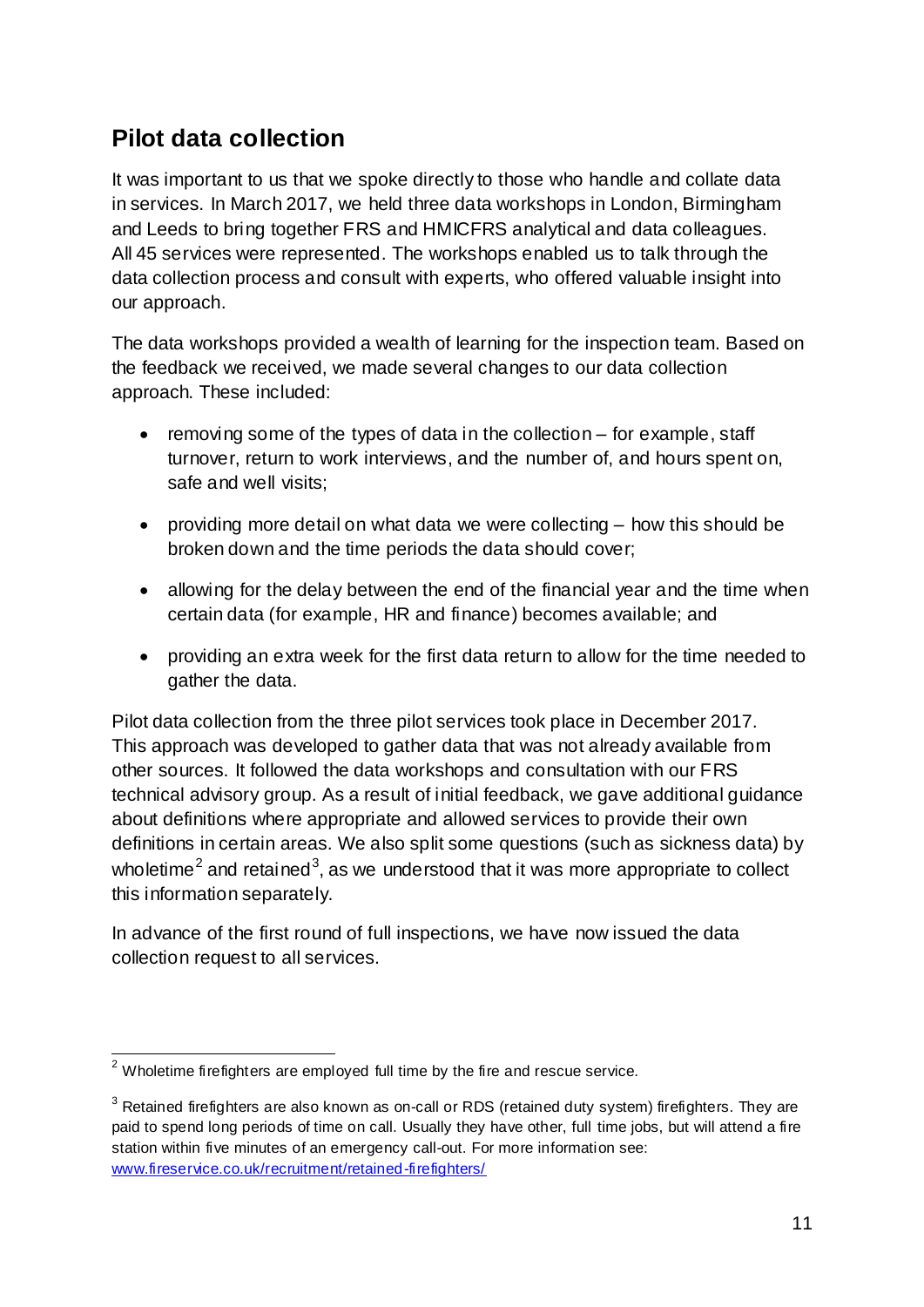# <span id="page-11-0"></span>**Summary of learning**

As well as the points above, other areas where we tested and refined our approach include:

- recognising the value of service liaison leads making early contact with each service to understand their operating context;
- testing different ways of involving retained staff, to reflect the important part they play in most fire and rescue services;
- including visits to prevention and protection teams during the fieldwork week, in addition to those already planned for the discovery phase. This followed feedback from pilot services who suggested we should spend more time on these areas;
- taking our police inspection technique of reviewing case files and evolving it into process reviews. This helps us to understand better how FRSs conduct prevention/protection activity;
- increasing the number of partner telephone interviews we conduct in the week prior to fieldwork. These interviews give us a valuable understanding of collaborative working arrangements and partnerships. We work with services to identify appropriate people to speak to;
- introducing an interview with the chief fire officer towards the end of fieldwork activity. This is an opportunity for inspectors to speak to the chief after conducting most of the fieldwork, and discuss what has already emerged;
- providing greater clarity on how to involve authority members in the inspection process;
- evolving how we test operational effectiveness to ensure we visit a broad range of duty systems and station locations across each service;
- evolving the reality testing of incident command to ensure it is not simply a test of competence, but covers all levels of command; and
- understanding the importance of listening to representative bodies as part of the inspection process.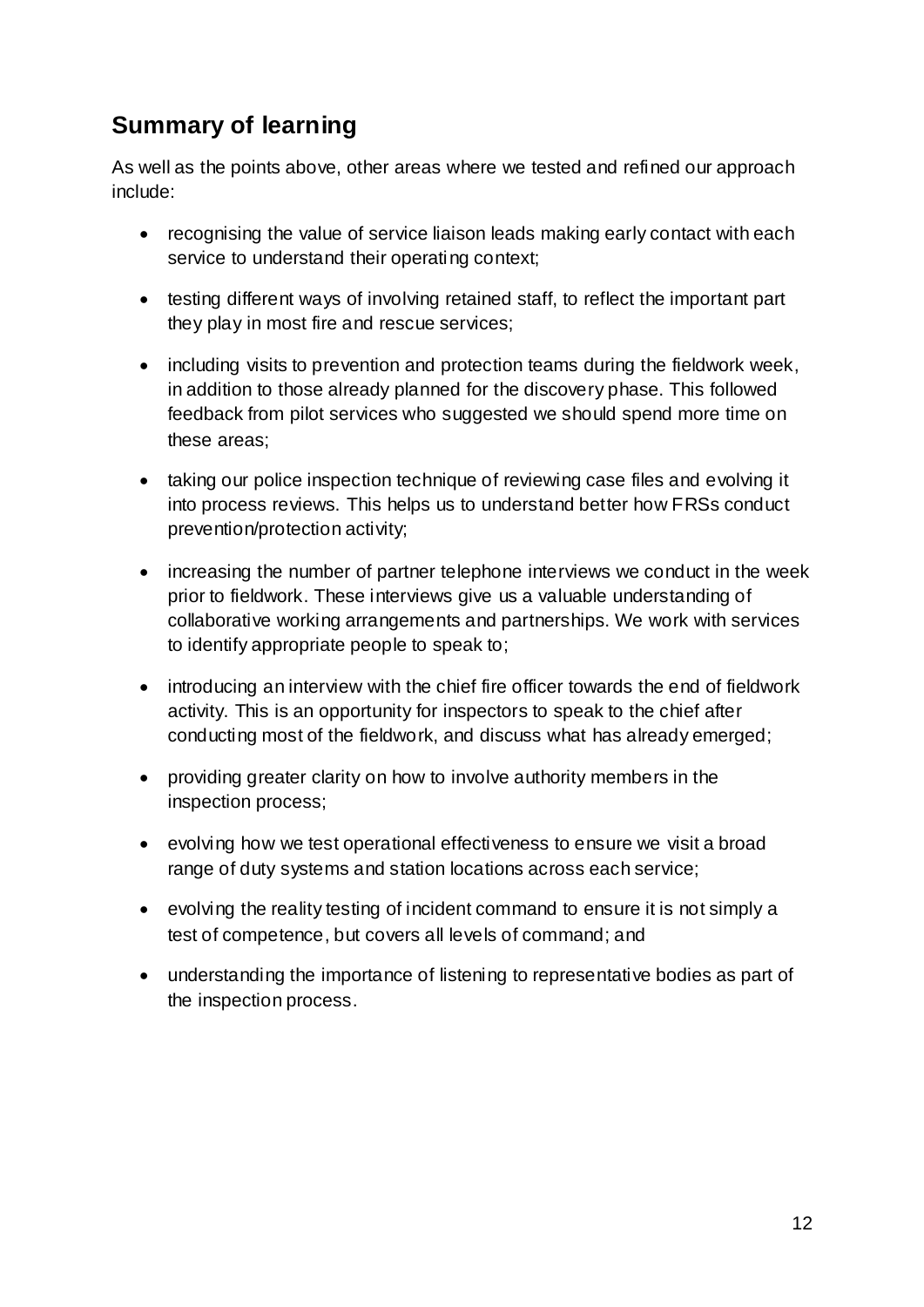# <span id="page-12-0"></span>**Engagement and consultation**

In addition to the pilot inspections, we undertook extensive consultation to develop our inspection approach. We did this through the following groups and interested parties.

### <span id="page-12-1"></span>**External reference group**

The ERG was established when we were preparing to take on fire and rescue inspections, and is still the main advisory group. Members include representatives from National Fire Chiefs Council (NFCC), chief fire officers, fire authorities, police and crime commissioners, the Local Government Association, Home Office and other interested parties. We held regular meetings regarding each step of the inspection process, to gain their insight and guidance. The group will continue to meet throughout the inspection programme.

# <span id="page-12-2"></span>**Technical advisory group**

The technical advisory group (TAG) was established in November 2017. The group advises us on the best way to gather and use evidence. Members of the TAG provided advice on the inspection methodology, data collection and analysis. They challenged our thinking and advised us about the practicality of our proposals. They also worked with us to identify solutions which could be incorporated into the inspection approach. The group will continue to meet throughout the inspection programme.

### <span id="page-12-3"></span>**Subject matter expert networks**

We arranged sub-groups of subject matter experts for each of the three pillars (effectiveness, efficiency and people). These experts gave us their time and advice to develop specific areas of evidence gathering and analysis for the inspection. This included:

- meeting the NFCC operational lead to identify reality testing opportunities;
- meeting the NFCC equality professionals group and NFCC lead for equality, diversity and inclusion to discuss the approach for inspecting organisational capability; and
- seeking the views of sector heads of finance on governance models to understand how to assess efficiency.

Members of the portfolio team contacted the networks to seek guidance, consulted individuals, and attended subject-specific meetings as required.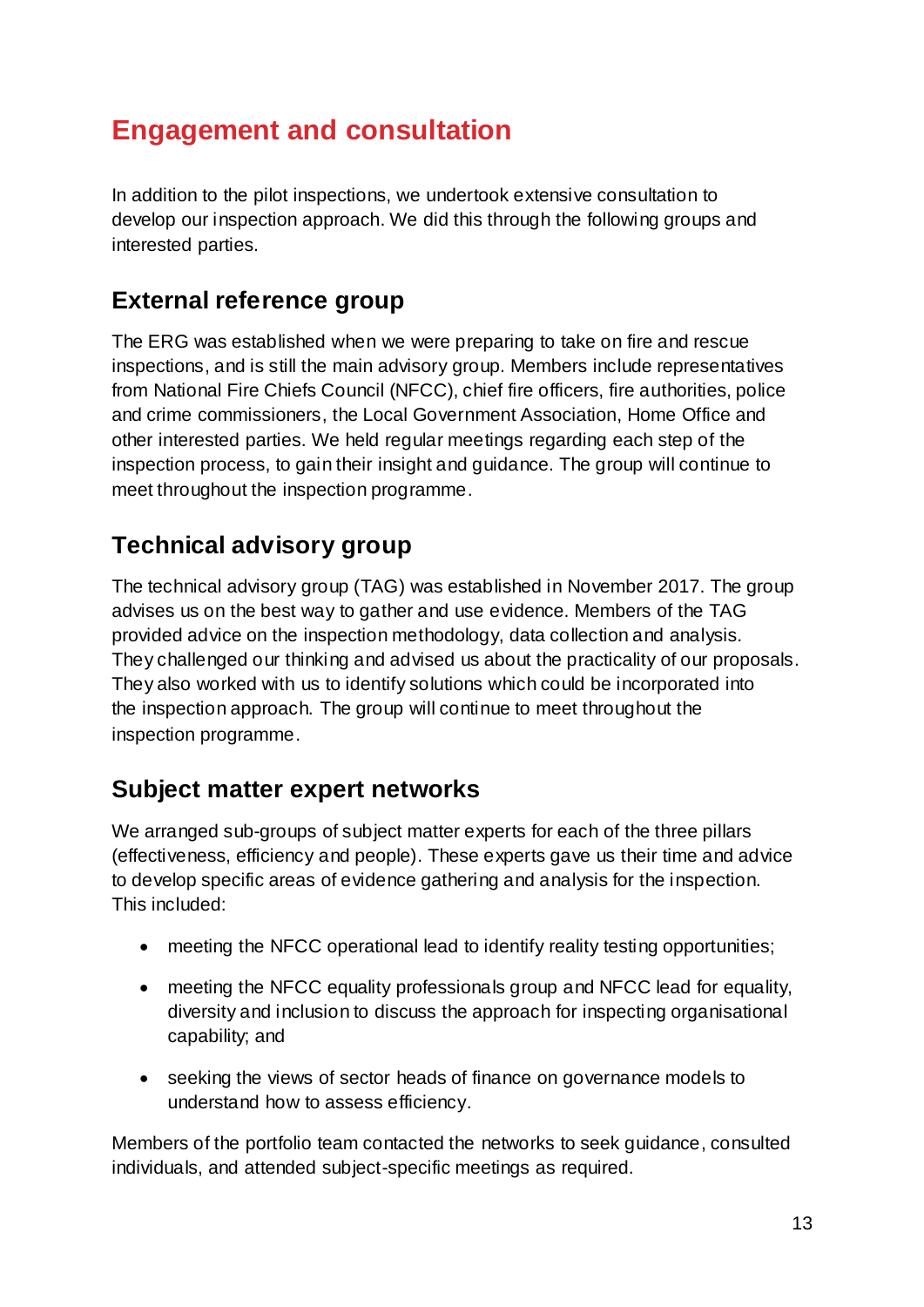# <span id="page-13-0"></span>**Consultation – public and FRS sector**

We carried out two consultations with the public and the FRS sector:

#### **A public consultation on our draft inspection programme and framework, and the FRS inspection question set.**

This consultation was open from December 2017 to February 2018. We received 65 responses and were encouraged by the level of interest from the sector. Our analysis of the responses to each question showed that respondents were broadly happy with the approach and didn't propose any major changes. But areas where we could provide more information were highlighted. The following main themes emerged:

- inspecting the broader role of the FRS and collaborations;
- inspection of the fire authority/governance arrangements;
- consideration of funding for FRSs;
- comparisons between FRSs and possible benchmarking;
- effect of inspection on FRSs;
- emerging themes/thematic inspections; and
- considering the operating context of each FRS.

We made a small number of changes to both documents as a result of the feedback. The inspection programme and framework document was approved by the then Home Secretary on 27 March 2017 and published. We used the consultation feedback to amend the question set ahead of the pilot inspections.

#### **A consultation with the fire and rescue sector on the draft judgment criteria.**

This ran between the 11 April and 10 May 2018. We received 27 responses to this consultation. The main themes were:

- more information requested on whether the diagnostics will be weighted;
- clarification needed on whether there will be a scoring system applied to the judgment statements for each diagnostic;
- across a range of judgment criteria, some respondents were of the view that the criteria were ambiguous and open to interpretation;
- examples of each graded criteria should reflect FRS practices;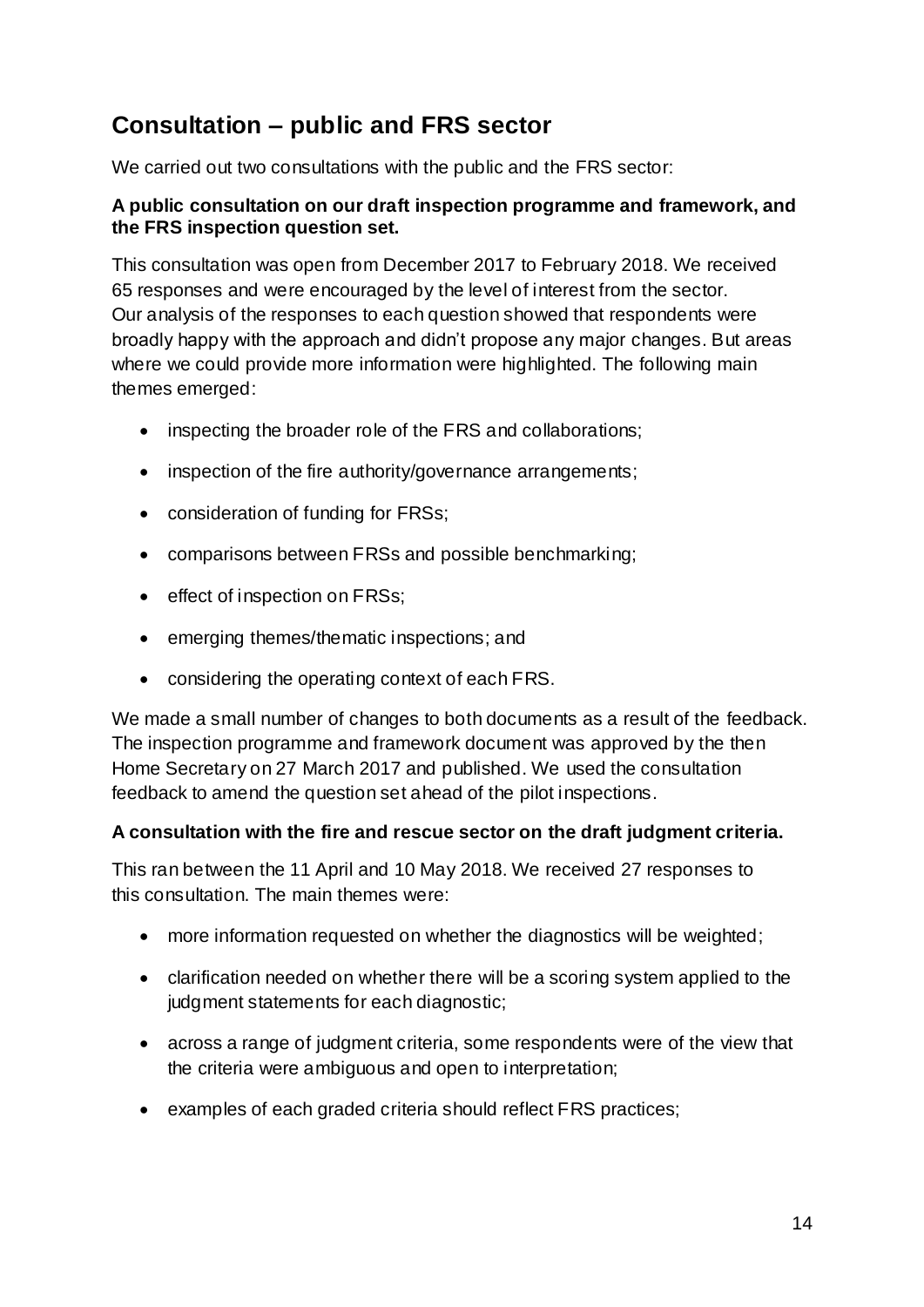- concerns about the effect of inspection activity on the services; and
- how the judgment criteria will align with the new national framework document for FRSs.

We considered the responses and made some minor changes. The feedback we received was broadly supportive of the criteria. Most respondents were of the view that the draft judgment criteria were appropriate for assessing the fire and rescue service and could appropriately be applied to the range of governance models. They also felt there was enough differentiation between the judgment grades 'good' and 'requires improvement'.

We have now published the final methodology and judgment criteria that will be used in the first full round of FRS inspections (tranches one to three).

Her Majesty's Inspectors and members of the portfolio team also held meetings with representative bodies and sector experts, and spoke at sector conferences. We held a range of events, including:

- an introduction for chief fire officers, chairs of authorities, and others on 10 October 2017;
- an inspection preparation conference for service liaison officers (SLOs) on 31 January 2018; and
- data workshops in March 2018.

We have also held another conference for chief fire officers, chairs of authorities, and others on 30 May 2018 and a follow-up event for SLOs on 6 June 2018.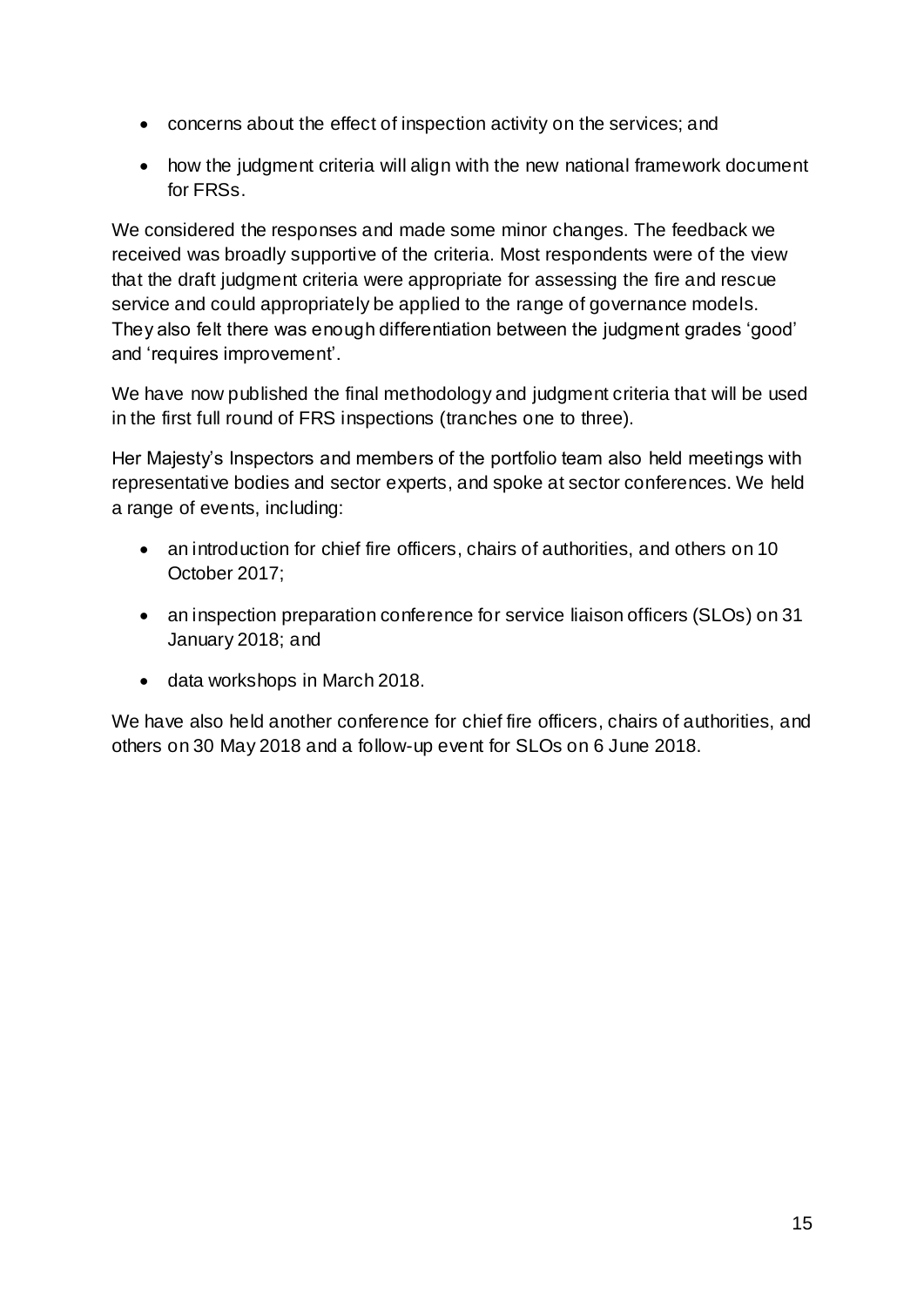# <span id="page-15-0"></span>**What services can expect from inspection**

The next section outlines how we expect inspections to operate in most cases, based on the learning we gathered throughout the pilot inspections and wider consultation. However, in some cases involving urgency or unusual or exceptional circumstances, we reserve the right to depart from this approach.

# <span id="page-15-1"></span>**Methodology development**

#### **Question set**

We are inspecting fire and rescue services, rather than the governance arrangements provided by fire and rescue authorities. We are focusing on the service provided to the public by the fire and rescue service.

We have designed a bespoke inspection methodology for the fire and rescue sector. We have used our experience of inspecting policing where relevant. This is the first time we have undertaken a fully integrated inspection of a whole organisation. We developed the methodology with the ERG, and the wider fire sector.

As a result of this learning we:

- reflected that fire and rescue services are funded according to level of risk, not demand for services. We revised the relevant question set to focus on risk and moved it to the effectiveness section to reflect its operational relevance; and
- adapted the inspection approach to accommodate the range of FRS governance models, considering who we talk to as part of the inspection and how we can use data.

#### **Judgment criteria**

We will assess each English fire and rescue service, giving graded judgments for the three main areas in the inspection methodology of efficiency, effectiveness and people. Our categories of graded judgment are: outstanding, good, requires improvement, and inadequate.

The judgment criteria provide an indication of the expected levels of performance consistent with each grading. Judgment criteria allow our inspectors to make consistent assessments across services and for services to see what they are being graded against. The criteria will also allow the public to see what performance they can expect from FRSs. The criteria are examples to help inspectors to determine appropriate judgments. They are not intended to prescribe specific standards, relate directly to the sub-diagnostics, or to be exhaustive lists of how we expect FRSs to perform at these levels. They are designed to be characteristic of these levels.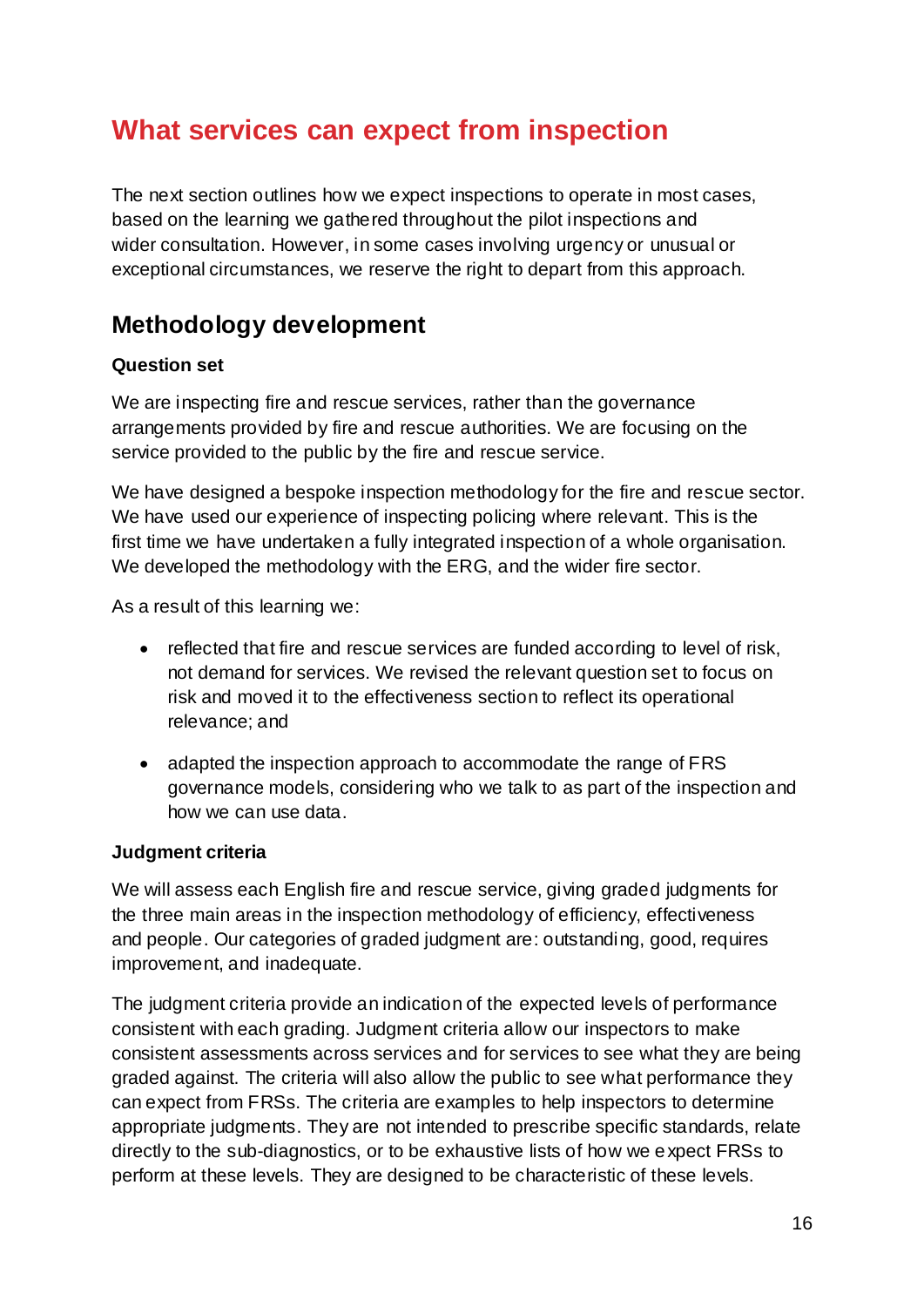We will not provide an overall judgment for each fire and rescue service in the first full round of inspections. The three pillar level judgments will give the public (and services) a clear and succinct summary of our findings and will help services improve where necessary.

We developed our judgment criteria with advice from the ERG and in consultation with the sector more widely.

# <span id="page-16-0"></span>**Data collection for inspections**

We will make sure our requests are proportionate, avoid duplication and result in us having a consistent and comparable dataset to support and inform our inspection activity. We consulted the Home Office, Chartered Institute of Public Finance and Accountancy (CIPFA) and all fire and rescue services directly to understand what data exist and what value they could bring to the inspection regime.

We are using the wealth of nationally-collected data about fire and rescue services for inspection purposes. The final data collection was issued to all 45 services in early April 2018. All services responded within the timeframe, and we are in the process of checking that data ahead of providing it back to services and using it to inform our first tranche of inspections. The collection was in three parts:

- 1. Service data already provided to the Home Office via the incident recording system (data on incidents attended, response times, etc.) and the operational statistics data collection (for example, workforce data and protection activity).
- 2. CIPFA data financial data most services provide to CIPFA annually. Services that provided data to CIPFA in 2016/17 were asked to confirm accuracy and make any necessary corrections. The rest of the services were asked to provide these data.
- 3. HMICFRS data collection this is the extra data we asked services to provide to inform the inspection.

We have also requested feedback from all 45 services, and will be analysing this to identify any improvements that can be made for future collections.

# <span id="page-16-1"></span>**Evidence gathering techniques**

In addition to the changes we made to our approach identified above, we also refined a number of ways we worked in other areas.

#### **Document review and self-assessment**

As part of our evidence gathering, inspectors review important documents relating to a service. There is a statutory requirement to publish certain documents, such as an integrated risk management plan (IRMP) and statement of accounts. There are also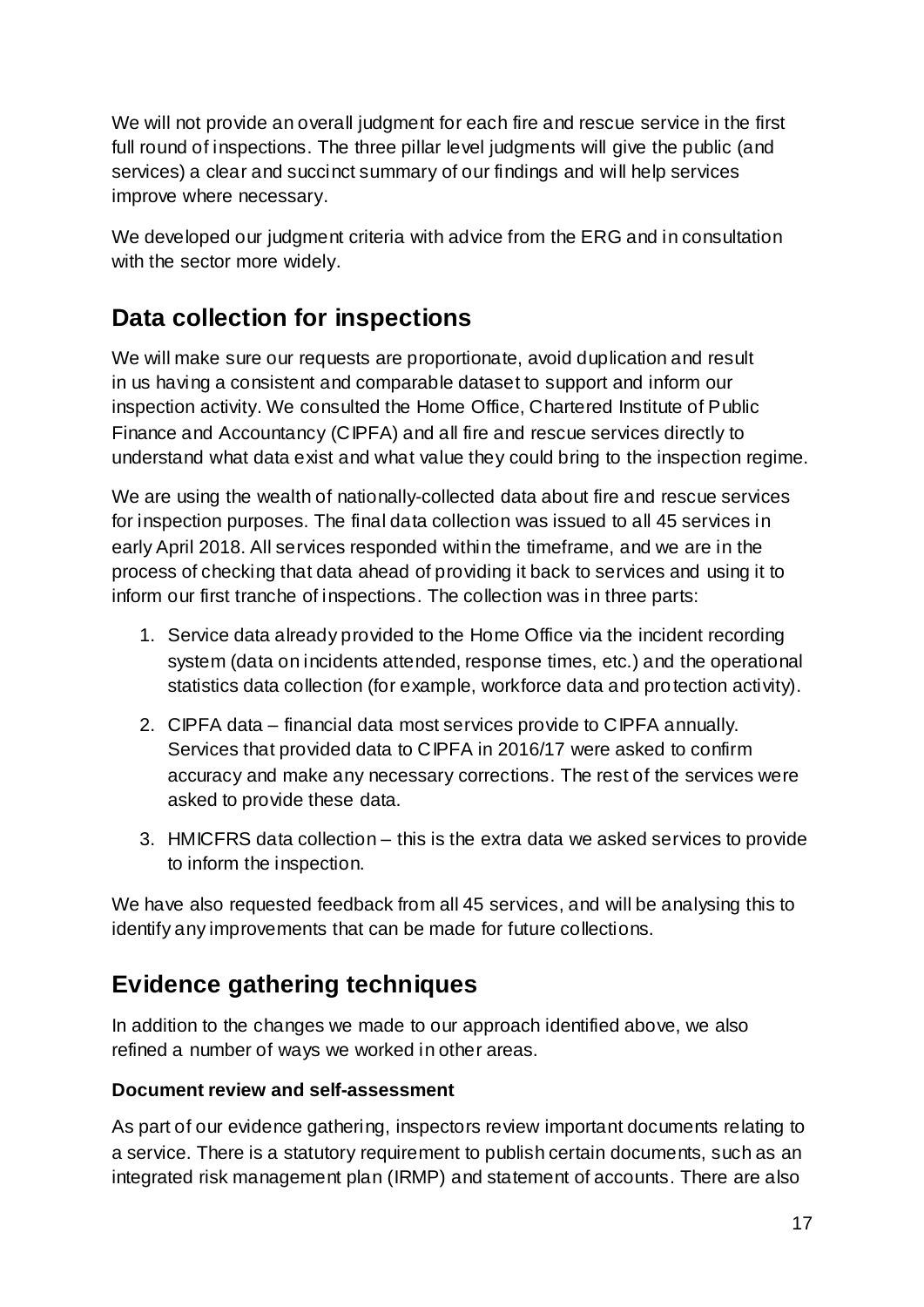similar documents in all services that cover aspects of their work – for example, prevention strategies, risk registers and workforce policies. It is inevitable with 45 services that there will be inconsistencies in titles of documents. We have worked with sector experts to make sure we are as accurate in our requests as we can be, and offer a description or clarification where we need to.

We tested a list of 51 documents with the pilot services, before issuing the final list of documents in April 2018 to the first tranche services. The number has stayed at 51. We have also set up the file sharing platform Huddle for all services, to make the process as easy as possible. If a service does not have the document or policy we are asking for, there is no need to create one for the inspection.

We will ask all fire and rescue services to complete a self-assessment in advance of the fieldwork. This is a valuable tool to help us understand the context a service operates in, the achievements, and the biggest problems faced as part of pre-inspection analysis. The self-assessment should form the basis of the strategic briefing. Again, we tested this approach with the pilot services and found it worked well.

#### **Strategic briefing**

The strategic briefing is the opportunity for the chief fire officer and their senior team to brief the HMI, service liaison lead and inspection team ahead of fieldwork. We also invite the lead governance member (chair of fire authority, police, fire and crime commissioner or equivalent) to attend. The briefing allows services to set out their overview of performance and any successes or areas for improvement. We expect the strategic briefing to take around three hours and be based on the self-assessment. We will provide lines of enquiry we would like services to cover in the strategic briefing.

We tested holding the strategic briefing in advance of fieldwork. This allowed time for inspectors to look at any areas identified during discovery or the fieldwork week itself. This worked well in pilot inspections, so we will keep doing it. The pilot briefings proved to be very effective, and provided inspection teams with the right level of detail and understanding to proceed.

#### **Discovery**

Ahead of fieldwork, we determined that inspectors need more time with services to gather evidence for the inspection. These visits, called discovery, will preferably happen before the strategic briefing and the fieldwork inspection week. Discovery is part of an inspection, although it will take place separately to fieldwork, and will help inform it.

We have refined the content of the fieldwork week and discovery phase to make sure there is a balance between the two.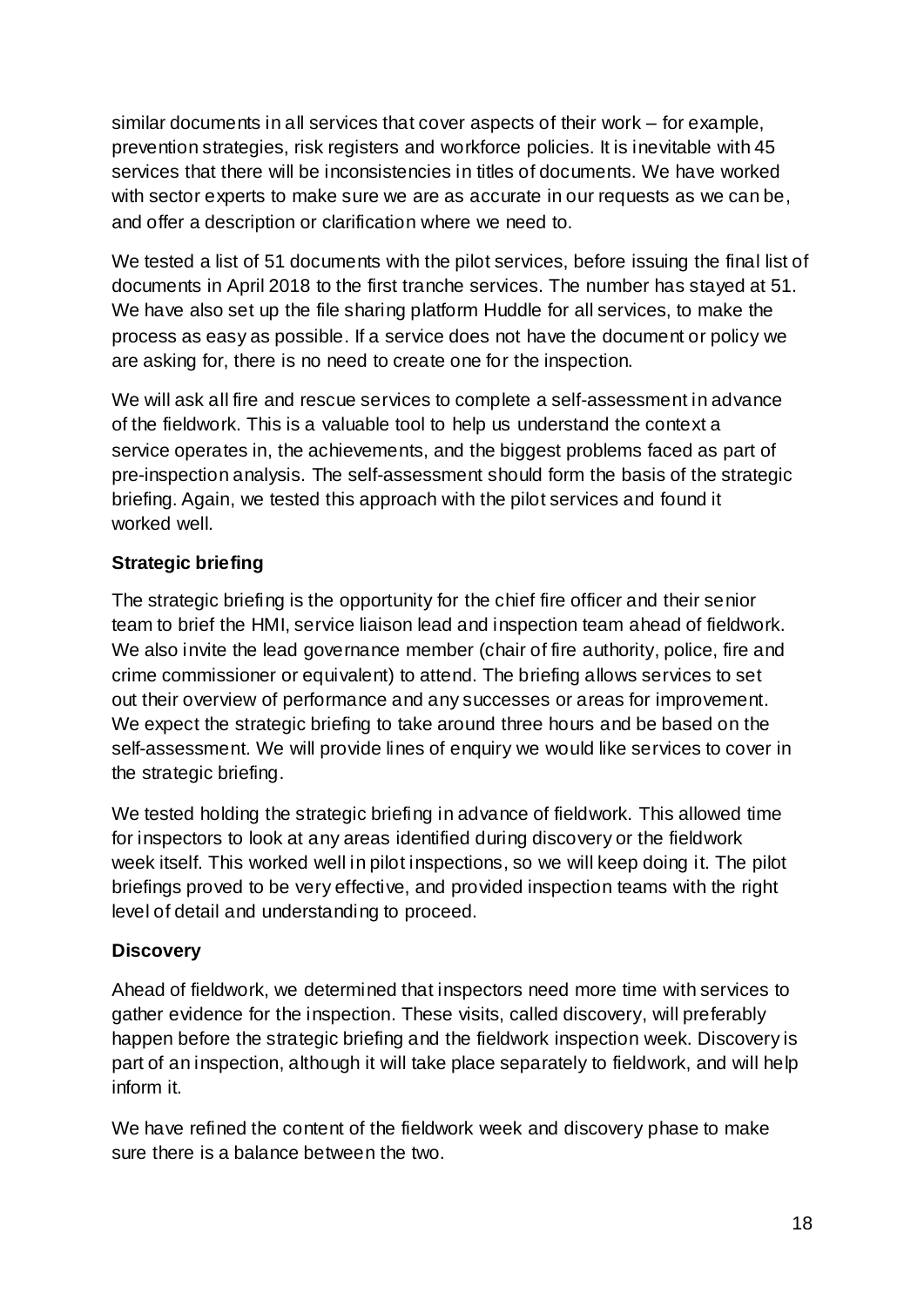Discovery will be specific to each service, but will include the following areas:

| Prevention                                                                          | Interview with prevention team manager to understand how<br>prevent activities (for example, home safety visits and<br>campaigns) are managed.                                                                                                                                                                                                                                                                                                                                                                                                                         |
|-------------------------------------------------------------------------------------|------------------------------------------------------------------------------------------------------------------------------------------------------------------------------------------------------------------------------------------------------------------------------------------------------------------------------------------------------------------------------------------------------------------------------------------------------------------------------------------------------------------------------------------------------------------------|
| Protection                                                                          | Interview with protection team manager to understand how<br>fire safety audits and regulatory activities are managed.                                                                                                                                                                                                                                                                                                                                                                                                                                                  |
| <b>Operational debriefs</b><br>and critical event<br>(people/wellbeing)<br>debriefs | We will select and review a sample of debriefs from<br>incidents considered critical, risk critical or significant, and<br>those which could have resulted in potential stress or<br>trauma to FRS staff. This is to review how learning is<br>recorded and how the wellbeing of staff is managed.                                                                                                                                                                                                                                                                     |
| Site specific risk<br>information (SSRI)                                            | We will interview the risk information team manager to<br>understand how risk information activity is managed.                                                                                                                                                                                                                                                                                                                                                                                                                                                         |
| Grievance and<br>complaints                                                         | We will review a sample of records relating to the grievance<br>procedure. This will assess if due process was followed,<br>including learning and staff wellbeing.<br>We will need a member of staff to support this review.                                                                                                                                                                                                                                                                                                                                          |
| Intranet/internet                                                                   | We will need access to the FRS intranet to assess internal<br>messaging to the organisation and ease of access to<br>information.<br>We will need a member of staff (potentially the SLO) to<br>access the intranet and support this activity.                                                                                                                                                                                                                                                                                                                         |
| Competencies                                                                        | We will review a sample of records relating to staff<br>competency.<br>We will need access to the database that holds staff<br>competency and training/accreditation records. We will<br>select and review a sample of records to assess whether<br>staff are appropriately skilled and trained in line with their<br>role and service expectations.<br>We will need a member of staff with appropriate access<br>rights to support this. This should not be a manager as the<br>activity is reviewing records and we will interview the<br>managers during fieldwork. |
| Command and<br>control room                                                         | We will visit the control room and speak to operators and<br>supervisors (at their desks). In the case of a collaborated                                                                                                                                                                                                                                                                                                                                                                                                                                               |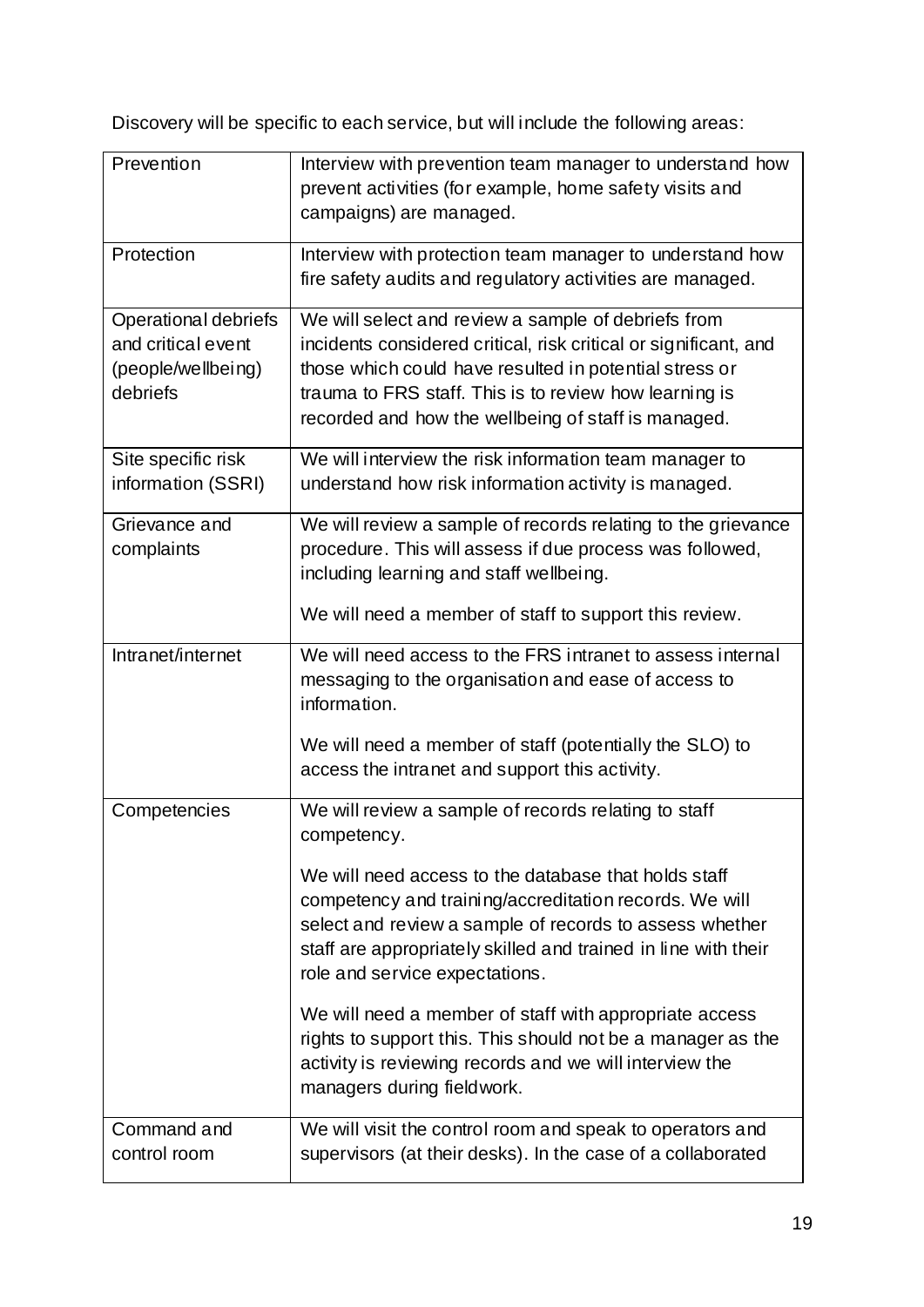|                               | control room, we will interview a manager too.                                                                                                                    |
|-------------------------------|-------------------------------------------------------------------------------------------------------------------------------------------------------------------|
| Retained stations             | We will visit retained stations and speak to members<br>of staff. These visits will be agreed with the SLO so<br>appropriate notice and arrangements can be made. |
| Compliments and<br>complaints | We will speak to the member of staff who manages this and<br>then examine some of the records.                                                                    |

#### **Debrief**

The purpose of the debrief is to give the service an early indication of any findings. This would include any areas of concern. This debrief will cover:

- the evidence we started the inspection with and gained during the week;
- how we will consider that evidence to inform the report; and
- an opportunity for the chief fire officer to provide feedback on the inspection process.

We will continue to explore the debrief process with the sector, ahead of tranche one, to refine our approach.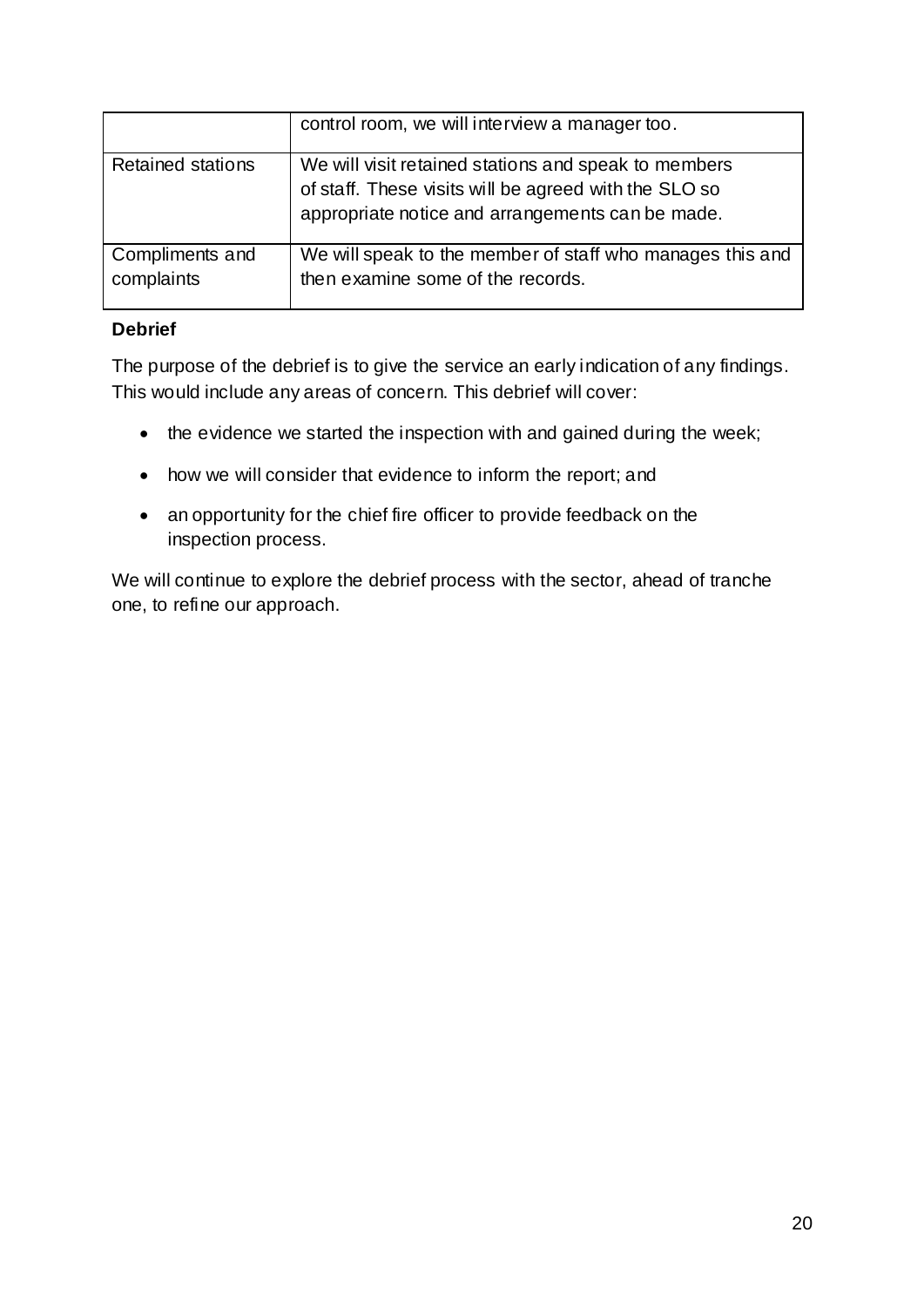# <span id="page-20-0"></span>**Next steps**

The first tranche of inspections began in June 2018. We are working with services to set up all related visits and meetings. We will conduct a rigorous moderation process, after which we will give draft reports to FRSs for pre-publication factual checking only. In autumn 2018, we will publish the final reports on our website. We will begin to work with tranche two services to set up inspections, which are due to begin in autumn 2018.

We are focusing on the services provided to the public. However, if something comes to light during the inspection that suggests the actions of the authority inhibit the chief fire officer from running an effective and efficient service, we will carry out an inspection of corporate governance. We are designing a model of inspection to use if we need to. This is in the very early stages and we will consult the fire sector and interested parties as it develops.

We will conduct a short staff survey. We will be conducting a survey of the public and their experiences of fire and rescue services. This work will be published at the same time as the first tranche of service reports.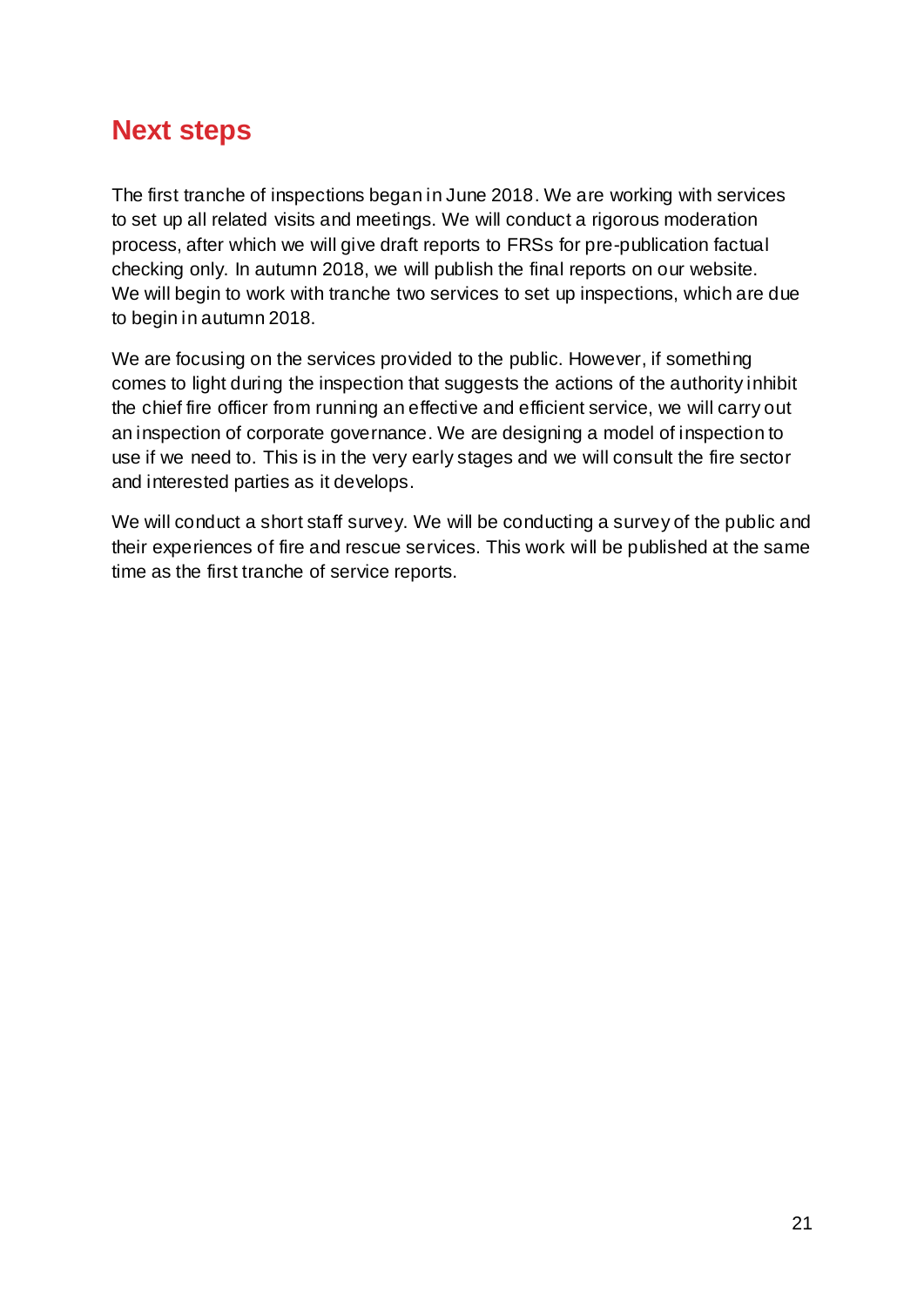# <span id="page-21-0"></span>**Conclusion**

As an inspectorate, we found the pilot inspections invaluable in shaping our methodology and approach. We are very grateful to all who have helped us to develop our inspections. This engagement will continue throughout the inspection programme, and we will update the sector on our progress.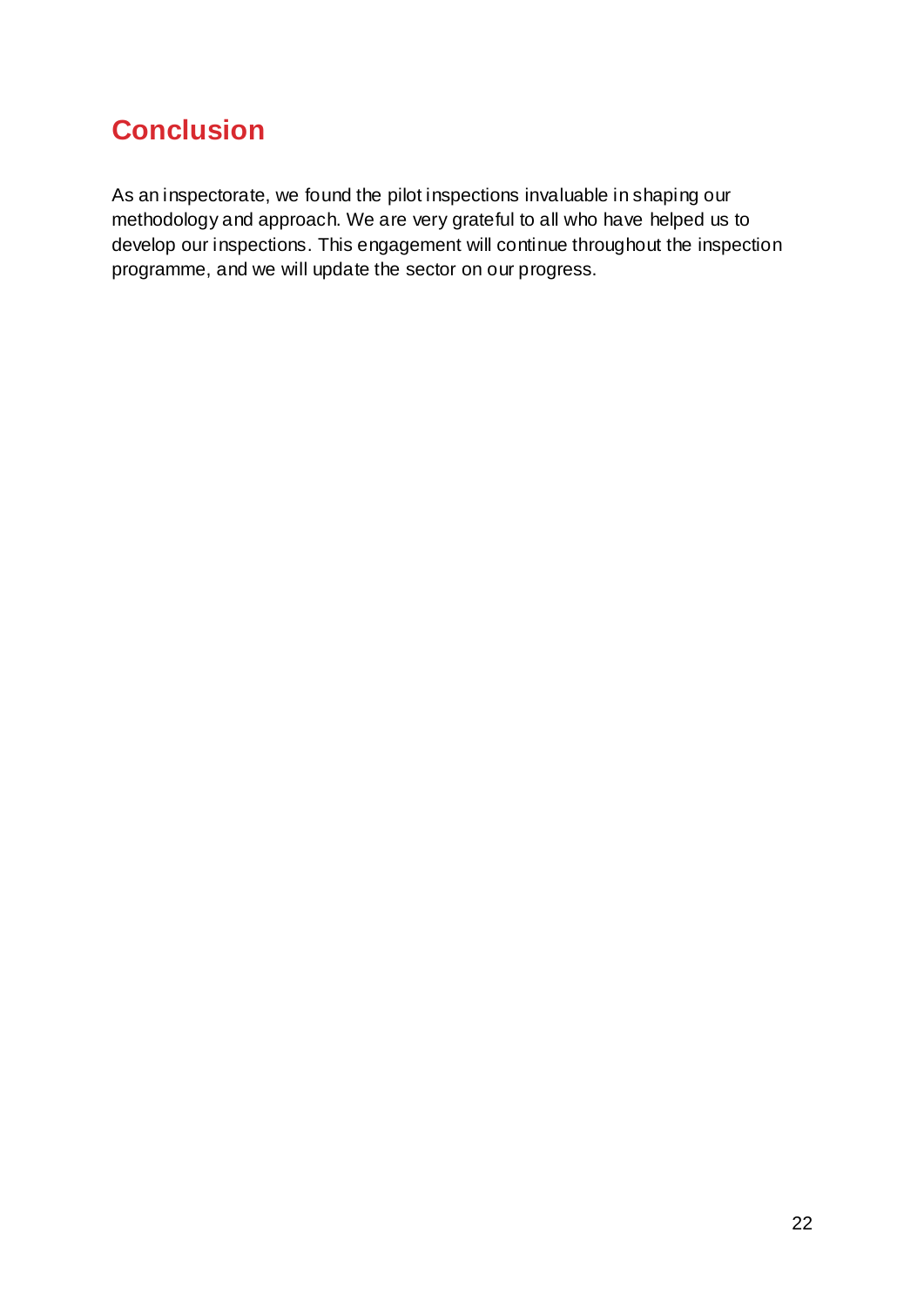# <span id="page-22-0"></span>**Annex A**

### **Consultation – our learning and your responses**

#### **Fire and rescue services inspection programme and framework 2018/19 consultation**

The public consultation ran from 19 December 2017 to 19 February 2018. We asked the following questions:

- 1. What do you think of the proposed approach to FRS inspection that HMICFRS proposes to conduct in 2018/19? How could this be improved?
- 2. Do you agree that an integrated inspection of fire and rescue services' effectiveness and efficiency, and how they look after their people, is better than separate thematic inspections?
- 3. Are there any other areas of fire and rescue services' activity that should be included in the integrated inspections?
- 4. Does the draft inspection methodology include the right questions to gather evidence for a rounded assessment of fire and rescue services? How could this be improved?
- 5. How else could HMICFRS adapt the way in which it acquires information to take full account of the circumstances of fire and rescue services and of risks to public safety?
- 6. What, if any, new or emerging problems for fire and rescue services should HMICFRS take into account in its inspections?
- 7. What else should HMICFRS consider doing to make its fire and rescue service assessments as fair as they can be?

We received 65 responses to the consultation, including 45 from fire and rescue services and authorities, six from representative bodies, eight from members of the public, and others including police and crime commissioners.

In response to the consultation, we added a sentence to the foreword of the programme and framework recognising that we will 'consider how fire and rescue services discharge the statutory functions of the fire and rescue authority as well as the wider work they do to ensure public safety'. The final document was published on 29 March 2018.